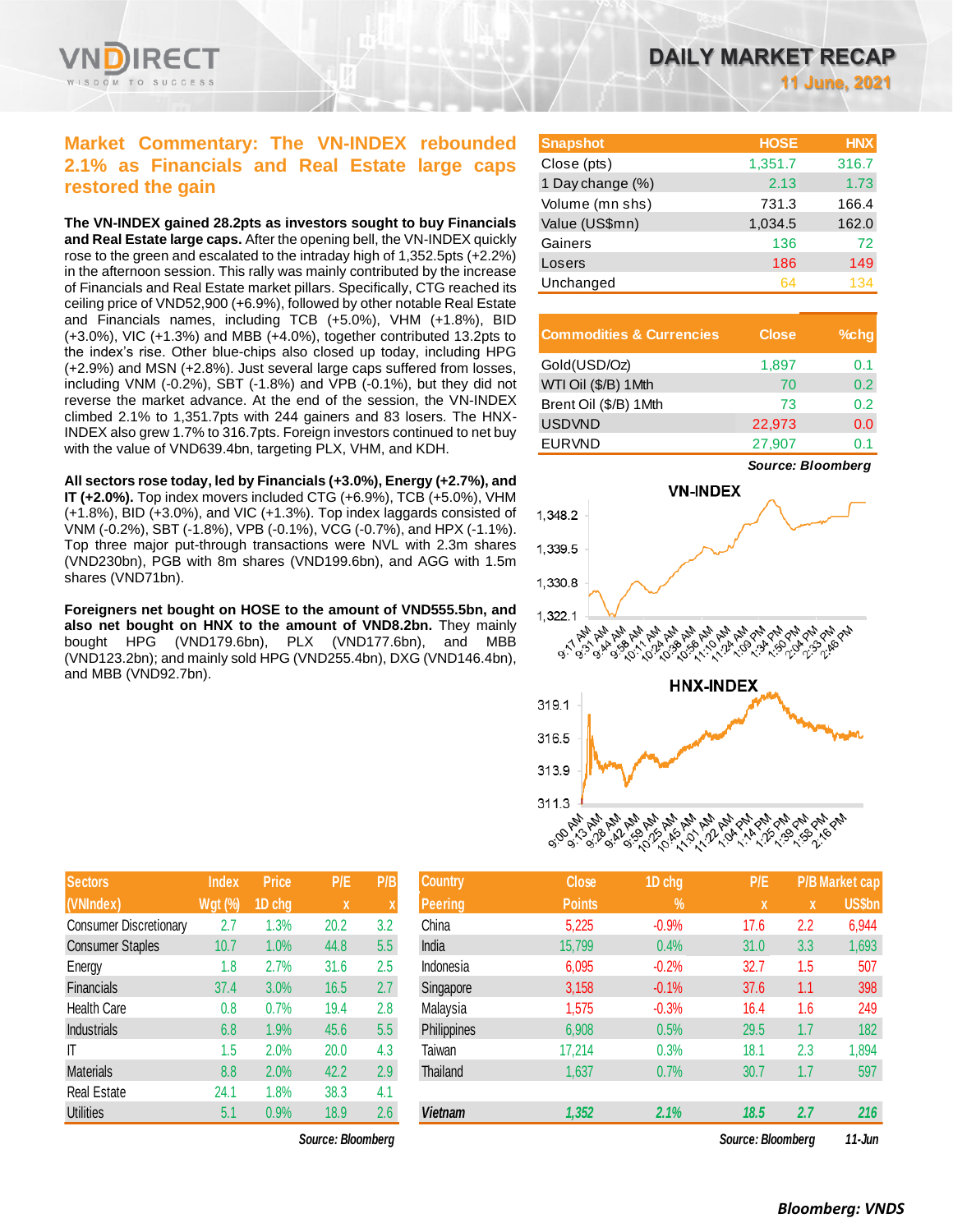

# **Market News**

### **Global oil demand to hit pre-virus level next year, IEA Says**

Global oil demand will recover to pre-pandemic levels late next year, the International Energy Agency predicted, urging OPEC and its allies to keep markets balanced by tapping their plentiful spare production capacity. World consumption will once again reach 100m barrels/day in the second half of 2022 as developed economies bring the virus under control, the agency said, in its first detailed outlook for the year ahead. Oil prices have rebounded to a two-year high above US\$70 a barrel as motorists take to the roads and economic activity picks up with the easing of lockdowns. *(Bloomberg)*

### **Foreign retailers make quiet landing in Vietnam as domestic counterparts shut down**

Many shops hit hard by Covid-19 have had to close, but some foreign retailers have taken advantage of the opportunity to scale up their business in Vietnam. The Covid-19 crisis has hit the fashion industry hard worldwide, causing a loss of hundreds of billions of dollars. US fashion retailer J.Crew, for example, filed for bankruptcy. But now is the time for many foreign retailers to expand networks in Vietnam. In early April, the Japanese fashion brand Uniqlo opened another store at Vincom Phan Van Tri in HCMC. Coming to Vietnam later than H&M and Zara, Uniqlo has expanded its network more quickly. There are now eight Uniqlo stores in Hanoi and HCMC. Though the fashion brand has not revealed its business results and sales, its owner has revealed a plan to open 100 Uniqlo stores in Vietnam in the next 10 years. Southeast Asia is a large market for Uniqlo and Vietnam is seen as the one with the most potential. Some international brands, mid- to high-end, such as Balenciaga and Tiffany & Co are also planning to enter the Vietnamese market. The Hanoi retail market in the first quarter witnessed the expansion and joining of a series of fashion brands, including Pandora and Weekend Max Mara. CBRE Vietnam predicted that some other fashion brands would open. *(Vietnamnet.vn)*

# **Coverage Universe Update**

### **Nam Long Investment Corp (NLG) - Update - ADD (+21.7%)**

### **Ripe for the picking**

### **1Q21 witnessed a contrast between top-line and bottom-line growth**

NLG reported 1Q21 revenue down 43.4% yoy to VND235.8bn, due to a drop of 64.9% yoy in property handover revenue. Mostly NLG's key projects are under construction, of which Akari (c.1,200 units of condo) will be handed over from 2H21F. Nevertheless, 1Q21 net profit (NP) surged to 230.8% yoy to VND365.3bn, driven by a one-off income of VND429bn from revaluation at the Waterfront project, making up 30.3% of our full-year forecast.

### **FY21F outlook: presales strongly bounced**

NLG sold 968 residential units in 4M21, valued at VND4,100bn, which is significantly higher than the VND3,811bn achieved in the whole FY20, thanks to the successful launches of Mizuki and Southgate. NLG plans to launch six potential projects in FY21F, thus we remain upbeat on its FY21F presales prospect, with a total presales value rising 234.5% yoy to VND12,746bn. We raise our FY21F NP forecast by 6.8% to VND1,204bn (+44.2% yoy) to reflect higher-than-expected one-off income from the Waterfront project. NLG targets a payment of 15% dividend in cash for 2021.

### **We estimate CAGR of 22.6% for earnings over FY21-23F**

We expect a 44.8% of revenue compounded annual growth rate (CAGR) and 22.6% of net profit CAGR in FY21-23F, mostly driven by strong handovers of Southgate, Waterfront, Akari, Mizuki, and VSIP Hai Phong projects.

### **Reiterate Add with a higher TP of VND46,700**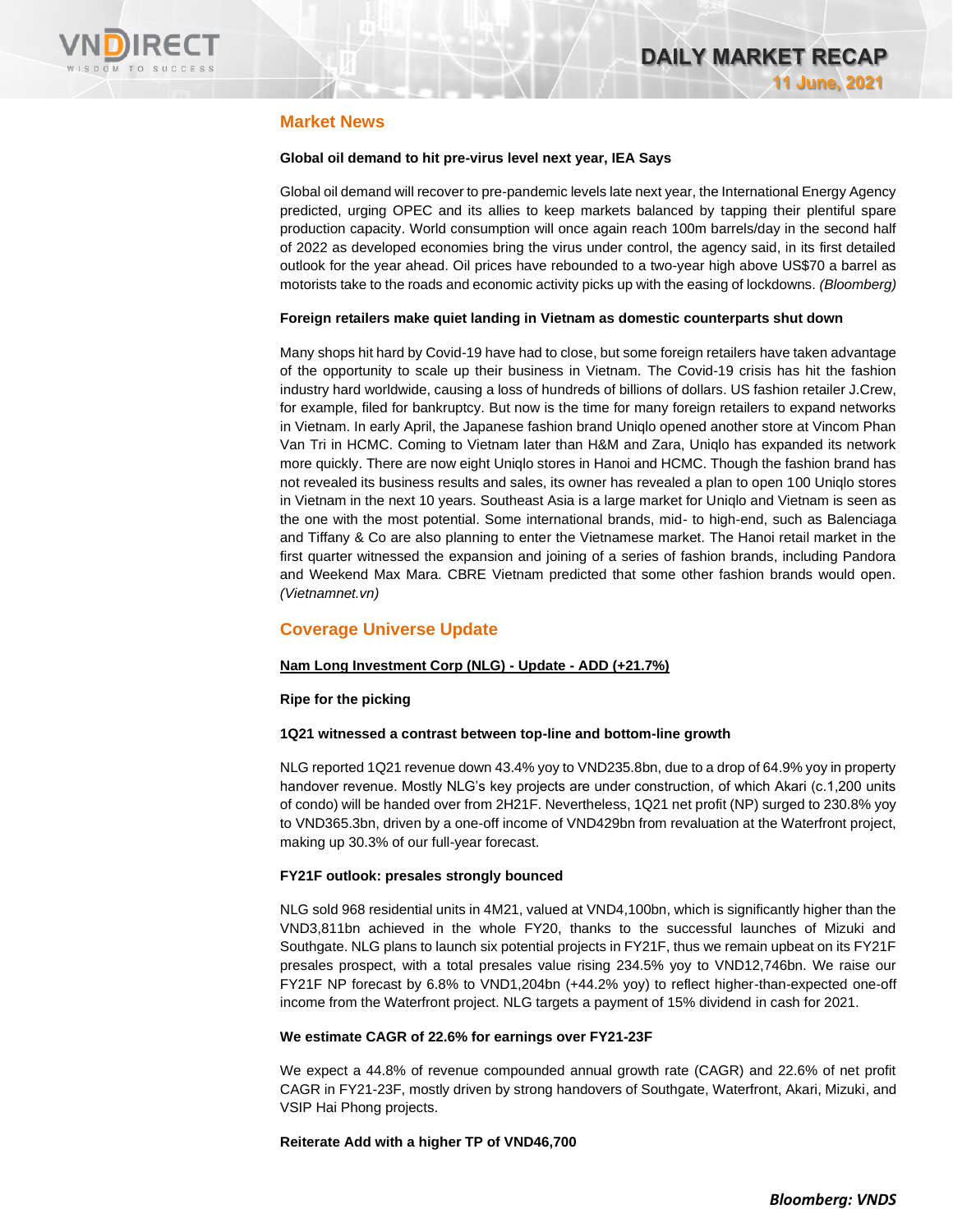

We revise our TP for NLG up 22.9% as we 1) update our discounted cash flow (DCF)-based valuation for Can Tho 43ha project to factor its commence in end-FY21F and 2) increase average selling price assumption by 10% to VND38m psm at Mizuki project due to housing price acceleration in Binh Chanh district. Re-rating catalysts are higher-than-expected selling prices of Izumi City and Can Tho 43ha projects. Key downside risks 1) regulatory delays, 2) higher mortgage rates as these may dent NLG's mid-range condo presales, and 3) continuous upward trend in construction material prices.

**DAILY MARKET RECAP** 

**11 June, 2021**

*Read the full report[: HERE](https://nhanha-public-api.vndirect.com.vn/click/OGE0ODlmZDA3NTYyMzU3MDAxNzU2MmUzNWNiMzEyMTE=/NGUyMDQ0NTExYjVhNDljMjljNTdiYjAzZjIzY2ExY2Y=/4e2044511b5a49c29c57bb03f23ca1cf-NLG_Update_20210611.pdf/cmVzZWFyY2hAdm5kaXJlY3QuY29tLnZu/MzE5OTc=)*

# **Notable Corporate Events**

**Vinh Hoan Corporation (VHC VN HOSE) – May business results:** VHC's revenue reached VND743bn (+35% yoy) in May 2021, the company said. VHC's export value to the U.S. and China jumped 188% yoy and 9% yoy, respectively, while export value to Europe fell 22% yoy. *(Ndh.vn)*

*<to be continued>*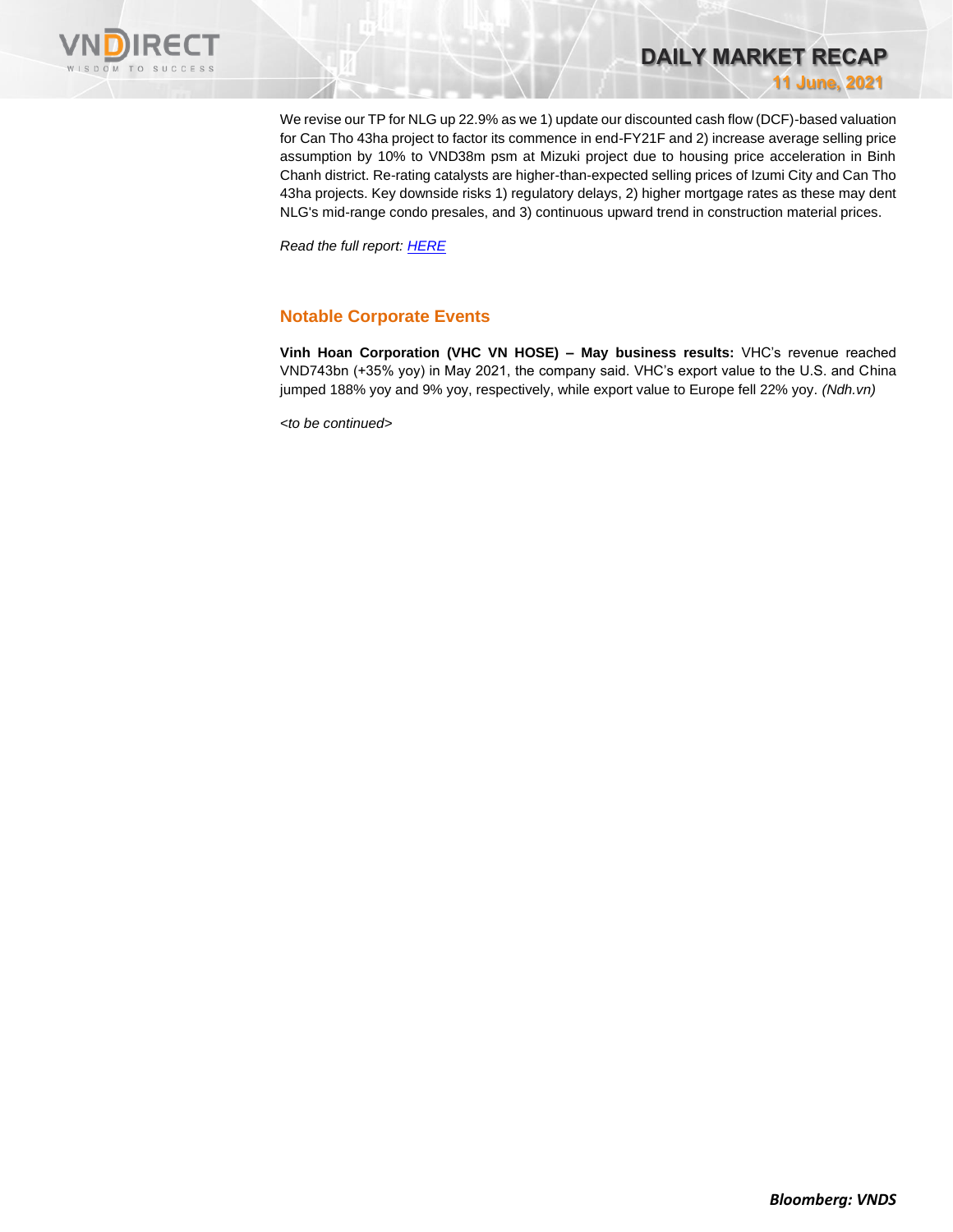# **COVERAGE SUMMARY**

|                 |                    | <b>Adjusted target</b> |                       |               |                       |                      |
|-----------------|--------------------|------------------------|-----------------------|---------------|-----------------------|----------------------|
| <b>Ticker</b>   | <b>Close price</b> | price                  | <b>Dividend yield</b> | <b>Upside</b> | <b>Recommendation</b> | <b>Latest report</b> |
|                 |                    |                        |                       |               |                       |                      |
| <b>ACB</b>      | 34,650             | 31,800                 | 0.0%                  | $-8.2%$       | <b>ADD</b>            | Link                 |
| <b>ACV</b>      | 72,000             | 87,500                 | 1.3%                  | 22.8%         | <b>ADD</b>            | Link                 |
| <b>CRE</b>      | 44,500             | 33,700                 | 2.2%                  | $-22.1%$      | <b>HOLD</b>           | Link                 |
| <b>CTG</b>      | 52,900             | 53,700                 | 0.9%                  | 2.5%          | <b>ADD</b>            | Link                 |
| <b>DBC</b>      | 56,100             | 64,000                 | 2.7%                  | 16.8%         | ADD                   | Link                 |
| <b>DPM</b>      | 21,200             | 24,100                 | 6.6%                  | 20.3%         | <b>ADD</b>            | Link                 |
| <b>DRC</b>      | 27,050             | 25,500                 | 3.7%                  | $-2.0%$       | <b>ADD</b>            | Link                 |
| <b>FPT</b>      | 83,500             | 117,000                | 2.4%                  | 42.5%         | <b>ADD</b>            | Link                 |
| GAS             | 87,000             | 97,300                 | 4.1%                  | 16.0%         | <b>ADD</b>            | Link                 |
| <b>GMD</b>      | 41,300             | 44,900                 | 4.1%                  | 12.8%         | <b>HOLD</b>           | Link                 |
| <b>HDG</b>      | 42,100             | 50,300                 | 2.7%                  | 22.2%         | ADD                   | Link                 |
| <b>HPG</b>      | 53,100             | 48,400                 | 0.9%                  | $-8.0%$       | <b>ADD</b>            | Link                 |
| <b>KBC</b>      | 34,400             | 57,500                 | 1.4%                  | 68.6%         | ADD                   | Link                 |
| <b>KDC</b>      | 58,200             | 65,000                 | 2.8%                  | 14.5%         | <b>ADD</b>            | Link                 |
| <b>KDH</b>      | 36,800             | 31,900                 | 1.4%                  | $-12.0%$      | <b>HOLD</b>           | Link                 |
| <b>LPB</b>      | 31,250             | 26,000                 | 0.0%                  | $-16.8%$      | <b>HOLD</b>           | Link                 |
| <b>MBB</b>      | 39,400             | 41,700                 | 0.0%                  | 5.8%          | ADD                   | Link                 |
| <b>MML</b>      | 59,000             | 60,500                 | 0.0%                  | 2.5%          | <b>ADD</b>            | Link                 |
| <b>MSH</b>      | 57,000             | 61,000                 | 6.1%                  | 13.1%         | ADD                   | Link                 |
| <b>MWG</b>      | 137,000            | 173,000                | 1.1%                  | 27.4%         | <b>ADD</b>            | Link                 |
| <b>NLG</b>      | 39,050             | 46,700                 | 2.0%                  | 21.5%         | ADD                   | Link                 |
| NT <sub>2</sub> | 19,600             | 28,400                 | 10.2%                 | 55.1%         | <b>ADD</b>            | Link                 |
| <b>NVL</b>      | 104,900            | 74,100                 | 0.0%                  | $-29.4%$      | <b>HOLD</b>           | Link                 |
| <b>PHP</b>      | 20,900             | 24,200                 | 2.7%                  | 18.5%         | ADD                   | $Link$               |
| <b>PLC</b>      | 26,400             | 30,900                 | 7.6%                  | 24.6%         | ADD                   | Link                 |
| <b>PNJ</b>      | 96,900             | 99,500                 | 1.9%                  | 4.5%          | <b>HOLD</b>           | Link                 |
| <b>POW</b>      | 12,050             | 13,300                 | 2.5%                  | 12.9%         | ADD                   | Link                 |
| <b>PPC</b>      | 23,700             | 27,400                 | 9.2%                  | 24.8%         | <b>ADD</b>            | $Link$               |
| <b>PVD</b>      | 22,500             | 26,600                 | 0.0%                  | 18.2%         | ADD                   | <b>Link</b>          |
| <b>PVS</b>      | 28,200             | 27,100                 | 2.5%                  | $-1.4%$       | <b>ADD</b>            | $Link$               |
| <b>PVT</b>      | 20,250             | 24,100                 | 2.5%                  | 21.5%         | ADD                   | Link                 |
| <b>SCS</b>      | 135,500            | 161,400                | 4.2%                  | 23.3%         | ADD                   | $Link$               |
| <b>STK</b>      | 38,400             | 41,000                 | 3.6%                  | 10.4%         | ADD                   | $Link$               |
| <b>TCB</b>      | 52,600             | 40,400                 | 0.0%                  | $-23.2%$      | <b>ADD</b>            | Link                 |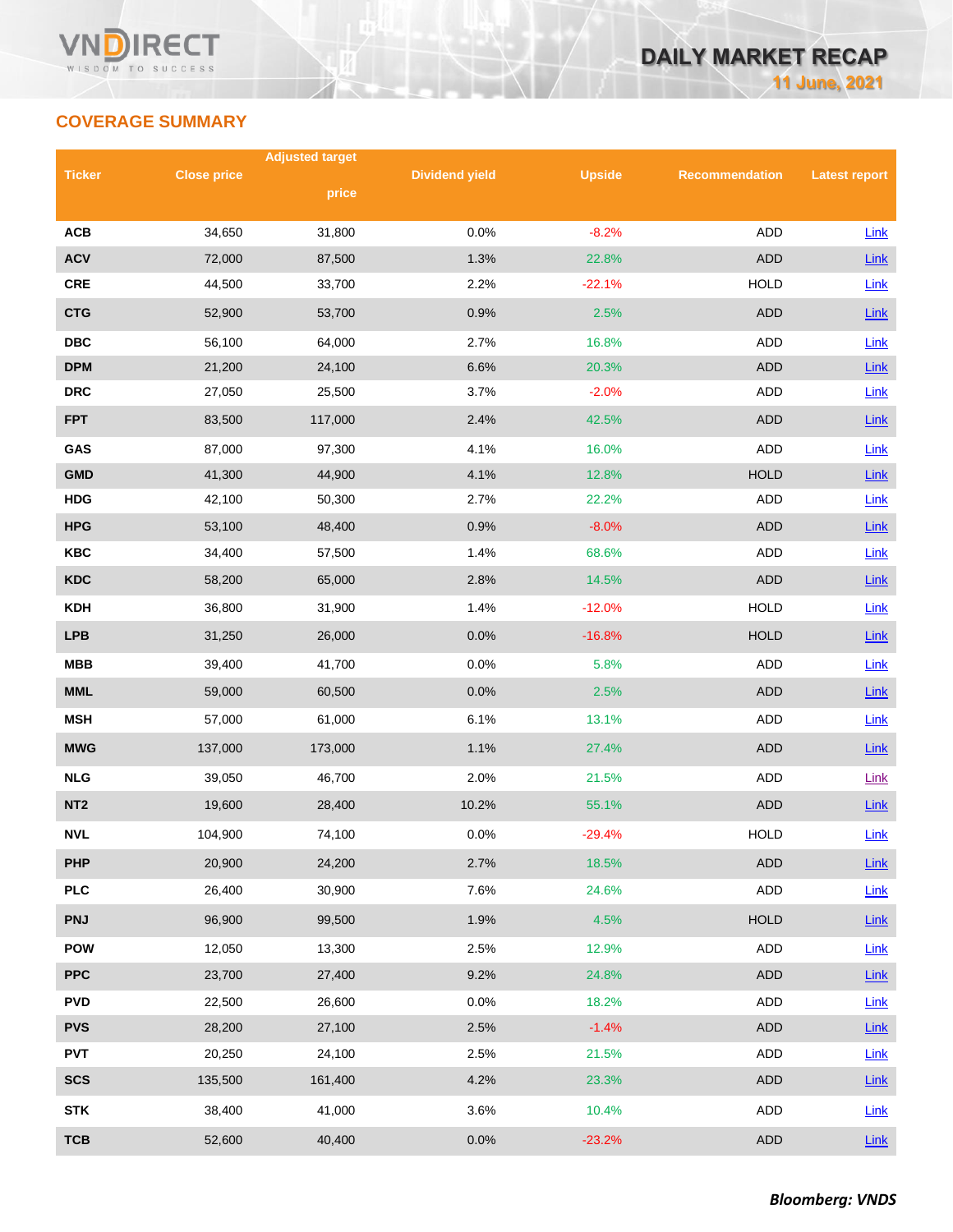

# **DAILY MARKET RECAP**

**11 June, 2021**

|               |                    | <b>Adjusted target</b> |                       |          |                       |                      |
|---------------|--------------------|------------------------|-----------------------|----------|-----------------------|----------------------|
| <b>Ticker</b> | <b>Close price</b> | price                  | <b>Dividend yield</b> | Upside   | <b>Recommendation</b> | <b>Latest report</b> |
|               |                    |                        |                       |          |                       |                      |
| <b>TCM</b>    | 84,000             | N/A                    | 1.2%                  | N/A      | N/A                   | Link                 |
| <b>VCB</b>    | 102,800            | 111,400                | 0.8%                  | 9.1%     | <b>ADD</b>            | $Link$               |
| <b>VHC</b>    | 44,200             | 50,000                 | 4.6%                  | 17.7%    | ADD                   | Link                 |
| <b>VHM</b>    | 106,000            | 134,300                | 0.0%                  | 26.7%    | <b>ADD</b>            | Link                 |
| <b>VIB</b>    | 52,700             | 45,300                 | 0.0%                  | $-14.0%$ | <b>HOLD</b>           | Link                 |
| <b>VJC</b>    | 115,500            | 138,900                | 0.0%                  | 20.3%    | <b>ADD</b>            | <b>Link</b>          |
| <b>VNM</b>    | 92,000             | 110,000                | 4.1%                  | 23.7%    | <b>ADD</b>            | Link                 |
| <b>VPB</b>    | 71,700             | 56,300                 | 0.0%                  | $-21.5%$ | <b>HOLD</b>           | $Link$               |
| <b>VRE</b>    | 31,500             | 38,000                 | 4.6%                  | 25.3%    | <b>ADD</b>            | Link                 |
| <b>VTP</b>    | 102,900            | 106,200                | 1.3%                  | 4.5%     | <b>ADD</b>            | Link                 |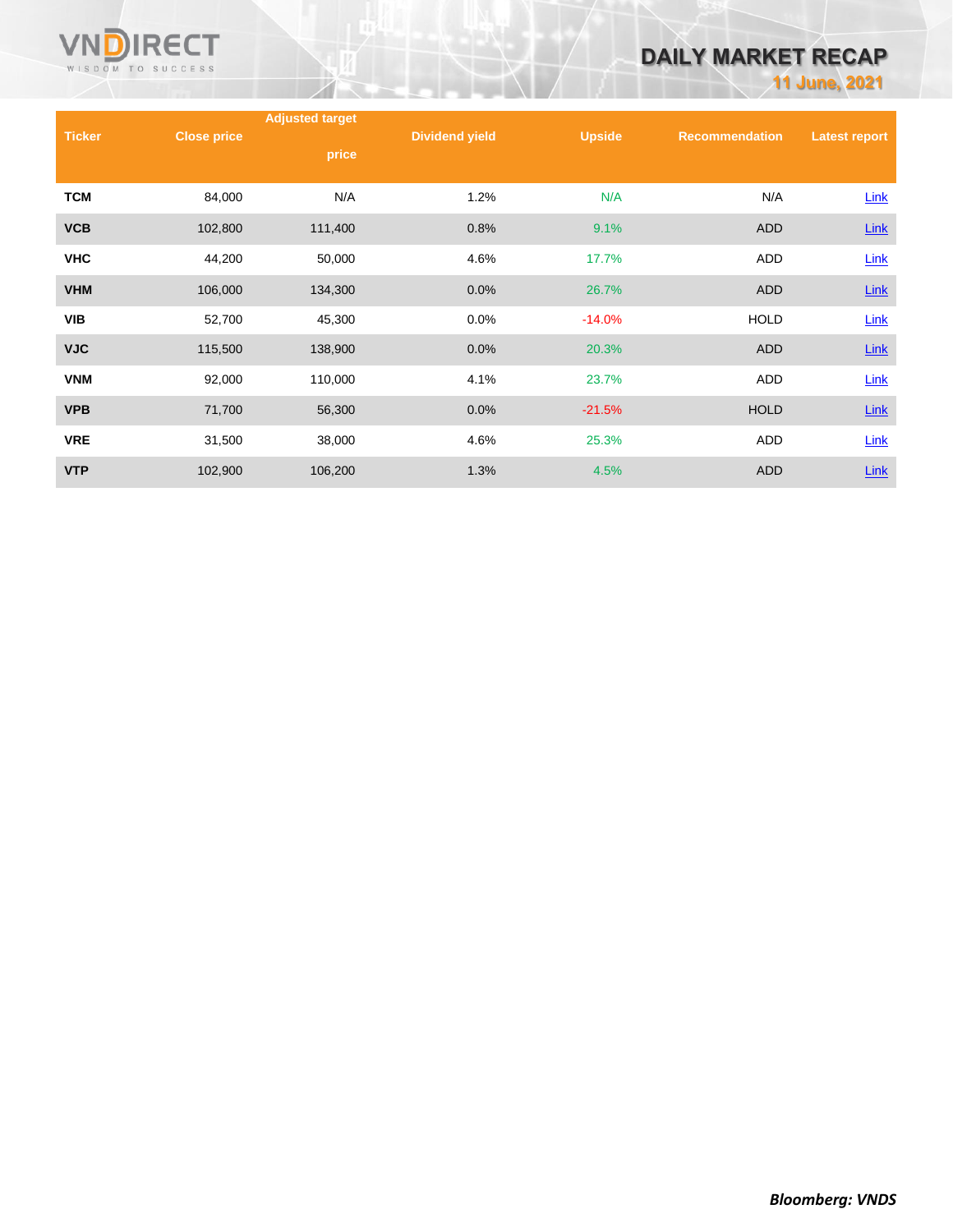# **MARKET MOVEMENTS**

WISDOM TO SUCCESS

**RECT** 

| <b>HOSE</b>                      |              |        |      |               |              |  |  |  |  |
|----------------------------------|--------------|--------|------|---------------|--------------|--|--|--|--|
| <b>VND</b><br><b>Top gainers</b> |              |        |      |               |              |  |  |  |  |
| <b>Ticker</b>                    | Last         | Cha    | %chq | Vol.          | <b>Index</b> |  |  |  |  |
|                                  | <b>Price</b> |        |      |               | impact       |  |  |  |  |
| <b>DPG</b>                       | 42,050       | 300    | 7.00 | 1.49MLN       | 0.004        |  |  |  |  |
| <b>CMX</b>                       | 15,300       | 100    | 6.99 | 582.600       | 0.001        |  |  |  |  |
| <b>DCM</b>                       | 19,150       | $-100$ |      | 6.98 10.62MLN | $-0.015$     |  |  |  |  |
| <b>VCI</b>                       | 90,400       | 1,400  | 6.98 | 4.89MLN       | 0.064        |  |  |  |  |
| IDI                              | 6,930        | 20     | 6.94 | 4.85MLN       | 0.001        |  |  |  |  |

| <b>Top losers</b> |              |          |         |                | <b>VND</b>   |
|-------------------|--------------|----------|---------|----------------|--------------|
| <b>Ticker</b>     | Last         | Cha      | %chq    | Vol.           | <b>Index</b> |
|                   | <b>Price</b> |          |         |                | impact       |
| PGI               | 19,300       | 350      | $-7.66$ | 1.400          | 0.009        |
| <b>ABS</b>        | 35,900       | $-900$   | $-6.99$ | 220.000        | $-0.020$     |
| <b>FTM</b>        | 2.940        | 160      | $-6.96$ | 498.500        | 0.002        |
| <b>PVD</b>        | 22,200       | 300      |         | -6.92 18.62MLN | 0.035        |
| <b>SFC</b>        | 25,950       | $-1,700$ | $-6.82$ | 600            | $-0.005$     |

| <b>Top index movers</b> | <b>VND</b>   |        |      |                |              |
|-------------------------|--------------|--------|------|----------------|--------------|
| <b>Ticker</b>           | Last         | Cha    | %cha | Vol.           | <b>Index</b> |
|                         | <b>Price</b> |        |      |                | impact       |
| <b>VNM</b>              | 92.200       | $-200$ | 3.48 | 5.62MLN        | $-0.115$     |
| <b>HPG</b>              | 51,600       | 1,500  |      | 2.58 29.31 MLN | 1.364        |
| <b>SAB</b>              | 160,000      | 4,100  | 1.98 | 690.600        | 0.722        |
| <b>SSB</b>              | 41,300       | 1,600  | 2.74 | 3.34MLN        | 0.531        |
| VCI                     | 90.400       | 1.400  | 6.98 | 4.89MLN        | 0.064        |

| <b>Top index laggers</b> |              |       |         |                |              |  |  |  |
|--------------------------|--------------|-------|---------|----------------|--------------|--|--|--|
| <b>Ticker</b>            | Last         | Cha   | $%$ chq | Vol.           | <b>Index</b> |  |  |  |
|                          | <b>Price</b> |       |         |                | impact       |  |  |  |
| VIC                      | 116,500      | 1,500 | $-1.94$ | 2.93MLN        | 1.393        |  |  |  |
| <b>VHM</b>               | 104,100      | 1,900 | $-1.89$ | 3.37MLN        | 1.747        |  |  |  |
| <b>BID</b>               | 43,900       | 1,300 | $-3.41$ | 4.46MLN        | 1.435        |  |  |  |
| <b>CTG</b>               | 49,500       | 3,400 |         | -1.98 11.56MLN | 3.475        |  |  |  |
| <b>GVR</b>               | 28.500       | 650   | $-2.73$ | 4.22MLN        | 0.714        |  |  |  |

| <b>VND</b><br><b>Top liquidity</b> |              |        |         |         |              |  |  |  |
|------------------------------------|--------------|--------|---------|---------|--------------|--|--|--|
| <b>Ticker</b>                      | Last         | Cha    | %chq    | Val.    | <b>Index</b> |  |  |  |
|                                    | <b>Price</b> |        |         | (VNDbn) | impact       |  |  |  |
| <b>VPB</b>                         | 71,700       | $-100$ | $-0.14$ | 2,135   | $-0.067$     |  |  |  |
| <b>TCB</b>                         | 52,600       | 2,500  | 4.99    | 1.543   | 2.405        |  |  |  |
| <b>HPG</b>                         | 53,100       | 1,500  | 2.91    | 1,528   | 1.364        |  |  |  |
| <b>STB</b>                         | 30,500       | 1,600  | 5.54    | 1,092   | 0.828        |  |  |  |
| SSI                                | 50,100       | 3,100  | 6.60    | 1,087   | 0.553        |  |  |  |

|             |              | <b>HOSE</b> |         |               |              |                    |              | <b>HNX</b>   |       |        |              |
|-------------|--------------|-------------|---------|---------------|--------------|--------------------|--------------|--------------|-------|--------|--------------|
| Top gainers |              |             |         |               | <b>VND</b>   | <b>Top gainers</b> |              |              |       |        | <b>VND</b>   |
| Ticker      | Last         | Chg         | $%$ chq | Vol.          | <b>Index</b> | Ticker             | Last         | Chg          | %chq  | Vol.   | <b>Index</b> |
|             | <b>Price</b> |             |         |               | impact       |                    | <b>Price</b> |              |       |        | impact       |
| DPG         | 42,050       | 300         | 7.00    | 1.49MLN       | 0.004        | <b>AMC</b>         | 19,800       | 1.900        | 10.00 | 100    | 0.004        |
| <b>CMX</b>  | 15,300       | 100         | 6.99    | 582,600       | 0.001        | <b>NHC</b>         | 37,400       | 0            | 10.00 | 100    | 0.007        |
| DCM         | 19,150       | $-100$      |         | 6.98 10.62MLN | $-0.015$     | VC <sub>2</sub>    | 14,300       | 700          | 10.00 | 65,318 | 0.008        |
| <b>VCI</b>  | 90,400       | 1,400       | 6.98    | 4.89MLN       | 0.064        | <b>LBE</b>         | 23,200       | $\mathbf{0}$ | 9.95  | 200    | 0.001        |
| IDI         | 6,930        | 20          | 6.94    | 4.85MLN       | 0.001        | HEV                | 15,600       | $-1,000$     | 9.86  | 4,500  | 0.001        |
|             |              |             |         |               |              |                    |              |              |       |        |              |

| <b>Top losers</b> |              |          |         |                  | <b>VND</b>   | <b>Top losers</b> |              |     |          |        | <b>VND</b>   |
|-------------------|--------------|----------|---------|------------------|--------------|-------------------|--------------|-----|----------|--------|--------------|
| Ticker            | Last         | Chg      | $%$ chq | Vol.             | <b>Index</b> | Ticker            | Last         | Chg | %chq     | Vol.   | <b>Index</b> |
|                   | <b>Price</b> |          |         |                  | impact       |                   | <b>Price</b> |     |          |        | impact       |
| PGI               | 19.300       | 350      | $-7.66$ | 1.400            | 0.009        | <b>PEN</b>        | 8.100        | 0   | $-10.00$ | 200    | $-0.004$     |
| ABS               | 35,900       | $-900$   | $-6.99$ | 220,000          | $-0.020$     | <b>CMC</b>        | 5,900        | 0   | $-9.23$  | 400    | $-0.001$     |
| FTM               | 2.940        | 160      | $-6.96$ | 498.500          | 0.002        | CTT               | 9.900        | 0   | $-9.17$  | 1.000  | $-0.003$     |
| <b>PVD</b>        | 22,200       | 300      |         | $-6.92$ 18.62MLN | 0.035        | VTL               | 12,100       | 0   | $-9.02$  | 500    | $-0.006$     |
| <b>SFC</b>        | 25,950       | $-1,700$ | $-6.82$ | 600              | $-0.005$     | TFC               | 8,100        | 700 | $-8.99$  | 16.400 | $-0.008$     |

| Top index movers |              |        |      |                | <b>VND</b>   | Top index movers |              |        |      |               | <b>VND</b>   |
|------------------|--------------|--------|------|----------------|--------------|------------------|--------------|--------|------|---------------|--------------|
| Ticker           | Last         | Chg    | %chq | Vol.           | <b>Index</b> | Ticker           | Last         | Chg    | %chq | Vol.          | <b>Index</b> |
|                  | <b>Price</b> |        |      |                | impact       |                  | <b>Price</b> |        |      |               | impact       |
| <b>VNM</b>       | 92.200       | $-200$ | 3.48 | 5.62MLN        | $-0.115$     | <b>VND</b>       | 37.700       | 2.100  |      | 4.58 18.16MLN | 0.771        |
| <b>HPG</b>       | 51,600       | 1.500  |      | 2.58 29.31 MLN | 1.364        | <b>PVI</b>       | 39,100       | 2,700  | 9.83 | 721.949       | 0.174        |
| <b>SAB</b>       | 160.000      | 4.100  | 1.98 | 690,600        | 0.722        | <b>VCS</b>       | 100.800      | 6,500  | 2.13 | 369.447       | 0.095        |
| <b>SSB</b>       | 41,300       | 1,600  | 2.74 | 3.34MLN        | 0.531        | LAS              | 12,400       | $-100$ | 5.08 | 1.71MLN       | 0.033        |
| VCI              | 90,400       | 1,400  | 6.98 | 4.89MLN        | 0.064        | CSC              | 47,400       | 1,200  | 4.18 | 333,925       | 0.029        |

|            | <b>Top index laggers</b> |       |         |                  | <b>VND</b> |            | Top index laggers |       |         |                 | <b>VND</b>   |
|------------|--------------------------|-------|---------|------------------|------------|------------|-------------------|-------|---------|-----------------|--------------|
| Ticker     | Last                     | Chg   | $%$ chq | Vol.             | Index      | Ticker     | Last              | Chg   | %chq    | Vol.            | <b>Index</b> |
|            | <b>Price</b>             |       |         |                  | impact     |            | <b>Price</b>      |       |         |                 | impact       |
| VIC        | 116,500                  | 1.500 | $-1.94$ | 2.93MLN          | 1.393      | <b>SHB</b> | 29.500            | 300   |         | $-5.7521.91MLN$ | $-3.920$     |
| <b>VHM</b> | 104.100                  | 1.900 | $-1.89$ | 3.37MLN          | 1.747      | <b>PVS</b> | 26,900            | 1,300 |         | -5.28 15.72MLN  | $-0.507$     |
| BID        | 43.900                   | 1.300 | $-3.41$ | 4.46MLN          | 1.435      | <b>BAB</b> | 26.600            | 400   | $-1.85$ | 90.700          | $-0.451$     |
| CTG        | 49,500                   | 3.400 |         | $-1.98$ 11.56MLN | 3.475      | <b>NVB</b> | 18,900            | 400   | $-3.57$ | 7.33MLN         | $-0.406$     |
| <b>GVR</b> | 28,500                   | 650   | $-2.73$ | 4.22MLN          | 0.714      | THD        | 193.000           | .900  | $-0.52$ | 1.02MLN         | $-0.371$     |

| Top liquidity' |              |        |         |         | <b>VND</b> | <b>Top liquidity</b> |              |        |      |         | <b>VND</b>   |
|----------------|--------------|--------|---------|---------|------------|----------------------|--------------|--------|------|---------|--------------|
| Ticker         | Last         | Chg    | %chq    | Val.    | Index      | Ticker               | Last         | Chg    | %cha | Val.    | <b>Index</b> |
|                | <b>Price</b> |        |         | (VNDbn) | impact     |                      | <b>Price</b> |        |      | (VNDbn) | impact       |
| VPB            | 71.700       | $-100$ | $-0.14$ | 2,135   | $-0.067$   | <b>SHB</b>           | 29,800       | 300    | 1.02 | 723     | 0.653        |
| TCB            | 52,600       | 2,500  | 4.99    | 1,543   | 2.405      | <b>PVS</b>           | 28,200       | 1,300  | 4.83 | 454     | 0.439        |
| HPG            | 53.100       | 1.500  | 2.91    | .528    | 1.364      | VND                  | 39,800       | 2.100  | 5.57 | 419     | 0.981        |
| <b>STB</b>     | 30.500       | 1.600  | 5.54    | 1,092   | 0.828      | <b>SHS</b>           | 38.400       | 1.600  | 4.35 | 414     | 0.445        |
| SSI            | 50,100       | 3,100  | 6.60    | .087    | 0.553      | THD                  | 194,900      | 900, ا | 0.98 | 166     | 0.705        |

*Source: Bloomberg*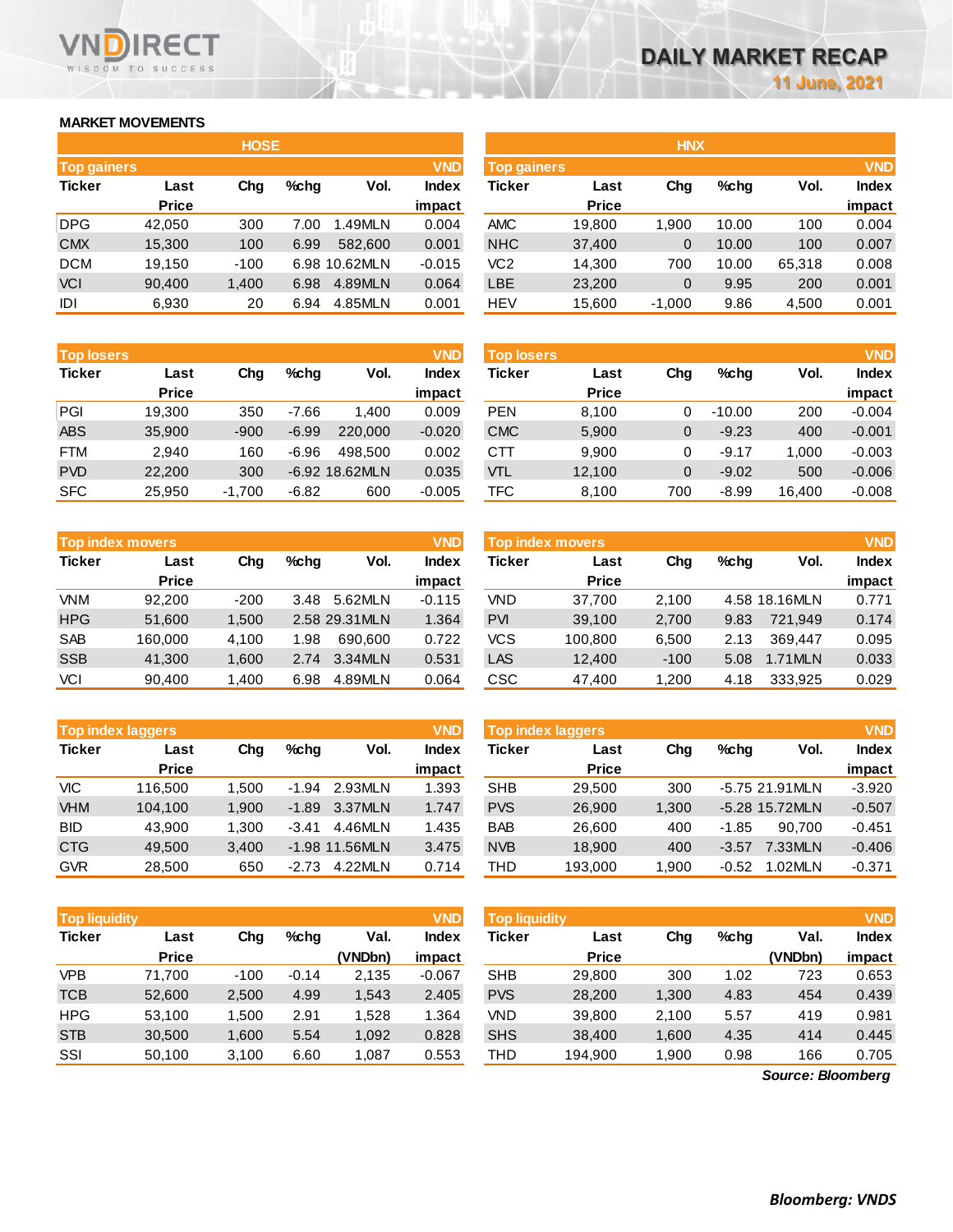# **FOREIGN ACTIVITIES**

| Volume (Mn'shs)       | <b>HOSE</b> | <b>HNX</b> | Value (VND'bn)        | <b>HOSE</b> | <b>HNX</b> |
|-----------------------|-------------|------------|-----------------------|-------------|------------|
| <b>BUY</b>            | 38.6        | 2.3        | <b>BUY</b>            | 1,818.5     | 82.4       |
| % of market           | 5.4%        | 1.4%       | % of market           | 7.8%        | 2.2%       |
| <b>SELL</b>           | 30.8        | 2.1        | <b>SELL</b>           | 1,263.0     | 74.2       |
| % of market           | 4.3%        | 1.3%       | % of market           | 5.4%        | 2.0%       |
| <b>NET BUY (SELL)</b> | 7.8         |            | <b>NET BUY (SELL)</b> | 555.5       | 8.2        |

*Source: HSX, HNX*





 $HOSE$  $= HNX$ 

| <b>YTD ACCUMULATION</b> |             |            |                       |             |            |
|-------------------------|-------------|------------|-----------------------|-------------|------------|
| <b>Volume (MIn'shs)</b> | <b>HOSE</b> | <b>HNX</b> | <b>Value (VND'bn)</b> | <b>HOSE</b> | <b>HNX</b> |
| <b>BUY</b>              | 3,402.1     | 122.8      | <b>BUY</b>            | 152,696.0   | 3,126.3    |
| % of market             | 4.6%        | 0.7%       | % of market           | 7.8%        | 1.8%       |
| <b>SELL</b>             | 4,362.6     | 166.3      | <b>SELL</b>           | 189,712.2   | 3,460.1    |
| % of market             | 5.9%        | 1.0%       | % of market           | 9.7%        | 2.0%       |
| <b>NET BUY (SELL)</b>   | (960.5)     | (43.6)     | <b>NET BUY (SELL)</b> | (37,016.2)  | (333.8)    |

*Source: HSX, HNX*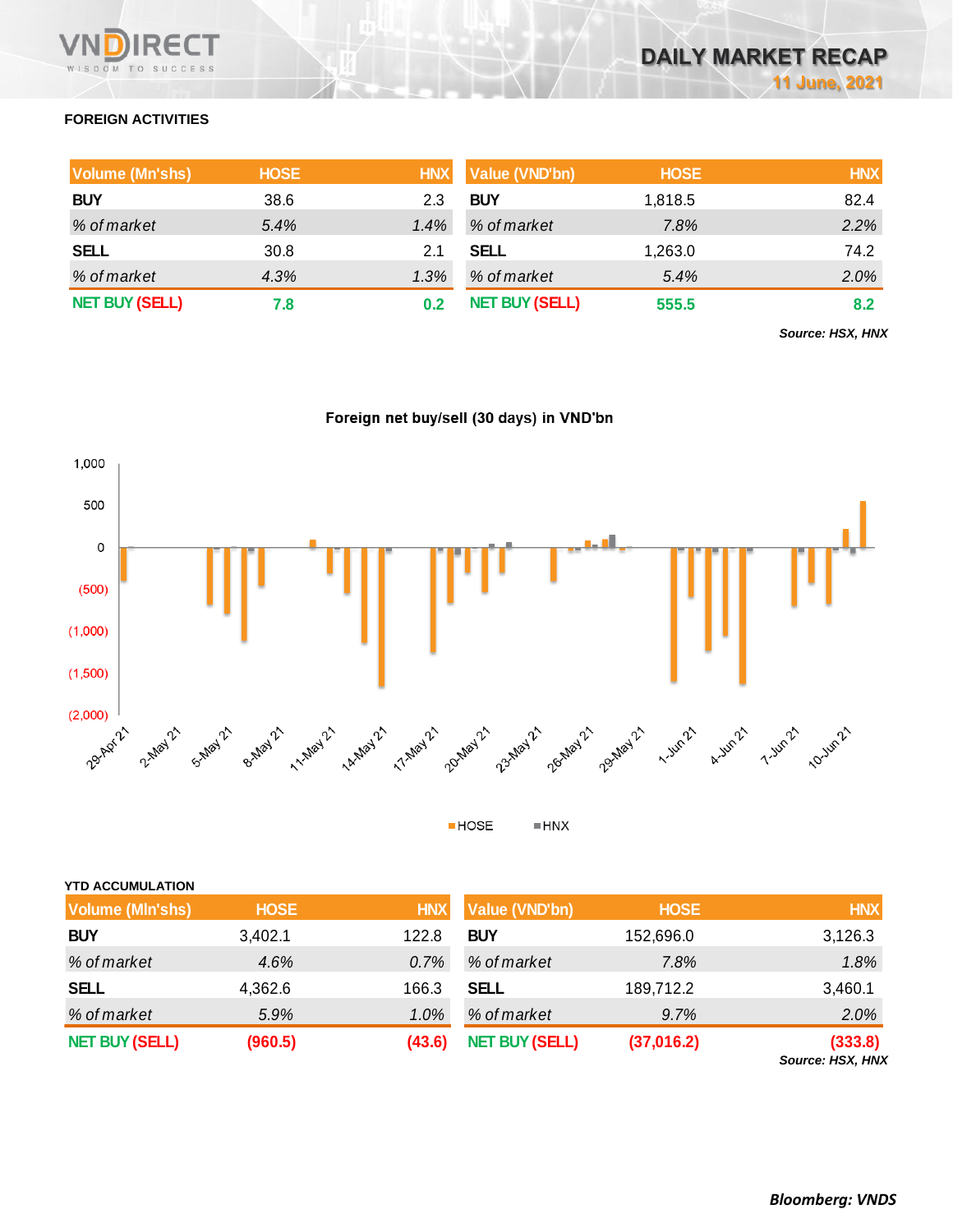## **FOREIGN ACTIVITIES**

WISDOM TO SUCCESS

**RECT** 

VND

|               |                               | <b>HOSE</b> |         |       |               | <b>HNX</b> |                               |       |      |       |               |
|---------------|-------------------------------|-------------|---------|-------|---------------|------------|-------------------------------|-------|------|-------|---------------|
|               | Top buy by foreigners (value) |             |         |       | <b>VND'bn</b> |            | Top buy by foreigners (value) |       |      |       | <b>VND'bn</b> |
| <b>Ticker</b> | Last                          | Chg         | $%$ chg | Value | <b>Index</b>  | Ticker     | Last                          | Chg   | %chg | Value | <b>Index</b>  |
|               | <b>Price</b>                  |             |         |       | impact        |            | <b>Price</b>                  |       |      |       | impact        |
| <b>HPG</b>    | 53,100                        | 1,500       | 2.91    | 179.6 | 1.364         | <b>VND</b> | 39,800                        | 2,100 | 5.57 | 61.7  | 0.000         |
| <b>PLX</b>    | 54,000                        | 1,500       | 2.86    | 177.6 | 0.533         | <b>VCS</b> | 107,300                       | 6,500 | 6.45 | 8.0   | 0.000         |
| <b>MBB</b>    | 39,400                        | 1,500       | 3.96    | 123.2 | 1.152         | <b>PVI</b> | 41,800                        | 2,700 | 6.91 | 4.7   | 0.000         |
| <b>VHM</b>    | 106,000                       | 1,900       | 1.83    | 99.6  | 1.747         | <b>PAN</b> | 26,900                        | 200   | 0.75 | 1.2   | 0.000         |
| <b>STB</b>    | 30,500                        | 1,600       | 5.54    | 83.9  | 0.828         | <b>SHB</b> | 29,800                        | 300   | 1.02 | 1.2   | 0.000         |

|               | Top sell by foreigners (value) |       |         |       |        | Top sell by foreigners (value) |              | <b>VND'bn</b> |      |       |              |
|---------------|--------------------------------|-------|---------|-------|--------|--------------------------------|--------------|---------------|------|-------|--------------|
| <b>Ticker</b> | Last                           | Chg   | $%$ chg | Value | Index  | Ticker                         | Last         | Chg           | %chg | Value | <b>Index</b> |
|               | <b>Price</b>                   |       |         |       | impact |                                | <b>Price</b> |               |      |       | impact       |
| <b>HPG</b>    | 53.100                         | .500  | 2.91    | 255.4 | 364. ا | <b>VND</b>                     | 39.800       | 2,100         | 5.57 | 53.5  | 0.000        |
| <b>DXG</b>    | 25,250                         | 1,650 | 6.99    | 146.4 | 0.236  | <b>THD</b>                     | 194.900      | 1,900         | 0.98 | 4.8   | 0.000        |
| <b>MBB</b>    | 39.400                         | 1.500 | 3.96    | 92.7  | 1.152  | <b>VCS</b>                     | 107.300      | 6.500         | 6.45 | 2.3   | 0.000        |
| <b>VIC</b>    | 118,000                        | 1.500 | 1.29    | 69.4  | 1.393  | <b>PVS</b>                     | 28,200       | 1,300         | 4.83 | 2.3   | 0.000        |
| <b>NVL</b>    | 104.900                        | 1.300 | 1.25    | 61.9  | 0.386  | <b>CDN</b>                     | 29.400       | 2.200         | 8.09 | 2.0   | 0.000        |

|               | Top net buy by foreigners (value) |       |         |       | <b>VND'bn</b> | Top net buy by foreigners (value) |              | <b>VND'bn</b> |      |       |        |
|---------------|-----------------------------------|-------|---------|-------|---------------|-----------------------------------|--------------|---------------|------|-------|--------|
| <b>Ticker</b> | Last                              | Chg   | $%$ chg | Value | Index         | Ticker                            | Last         | Chg           | %chg | Value | Index  |
|               | <b>Price</b>                      |       |         |       | impact        |                                   | <b>Price</b> |               |      |       | impact |
| <b>PLX</b>    | 54.000                            | .500  | 2.86    | 140.1 | 0.533         | VND                               | 39,800       | 2,100         | 5.57 | 8.2   | 0.000  |
| <b>VHM</b>    | 106.000                           | 1,900 | 1.83    | 96.6  | 1.747         | <b>VCS</b>                        | 107,300      | 6,500         | 6.45 | 5.7   | 0.000  |
| <b>KDH</b>    | 36,800                            | 1,436 | 4.06    | 72.1  | 0.228         | <b>PVI</b>                        | 41,800       | 2,700         | 6.91 | 4.5   | 0.000  |
| <b>STB</b>    | 30,500                            | 1.600 | 5.54    | 67.6  | 0.828         | <b>SHB</b>                        | 29,800       | 300           | 1.02 | 1.1   | 0.000  |
| <b>PDR</b>    | 87,400                            | 4,200 | 5.05    | 48.1  | 0.561         | <b>SHS</b>                        | 38,400       | 1,600         | 4.35 | 0.8   | 0.000  |

|               | Top net sell by foreigners (value) |        |         |          |        | Top net sell by foreigners (value) |              |       |      |         | <b>VND'bn</b> |
|---------------|------------------------------------|--------|---------|----------|--------|------------------------------------|--------------|-------|------|---------|---------------|
| <b>Ticker</b> | Last                               | Chg    | $%$ chg | Value    | Index  | Ticker                             | Last         | Chg   | %chg | Value   | Index         |
|               | <b>Price</b>                       |        |         |          | impact |                                    | <b>Price</b> |       |      |         | impact        |
| <b>DXG</b>    | 25.250                             | 1.650  | 6.99    | $-133.4$ | 0.236  | THD                                | 194.900      | 1.900 | 0.98 | $-4.84$ | 0.000         |
| <b>HPG</b>    | 53,100                             | 1,500  | 2.91    | $-75.8$  | 1.364  | <b>PVS</b>                         | 28,200       | 1,300 | 4.83 | $-2.16$ | 0.000         |
| <b>GEX</b>    | 22.700                             | 700    | 3.18    | $-44.0$  | 0.094  | <b>CDN</b>                         | 29.400       | 2,200 | 8.09 | $-1.87$ | 0.000         |
| <b>LPB</b>    | 31,250                             | 50     | 0.16    | $-30.0$  | 0.015  | <b>BVS</b>                         | 28,200       | 900   | 3.30 | $-1.78$ | 0.000         |
| <b>VIC</b>    | 118.000                            | 500. ا | 1.29    | $-15.2$  | .393   | <b>PVC</b>                         | 12,000       | 400   | 3.45 | $-1.07$ | 0.000         |
| .             |                                    |        |         |          |        |                                    |              |       |      |         |               |

*11-Jun-21*

 $\mathcal{L}_{\mathcal{L}}$ 

 $\mathcal{L}_{\mathcal{A}}$ 

*Source: Bloomberg, HOSE, HNX*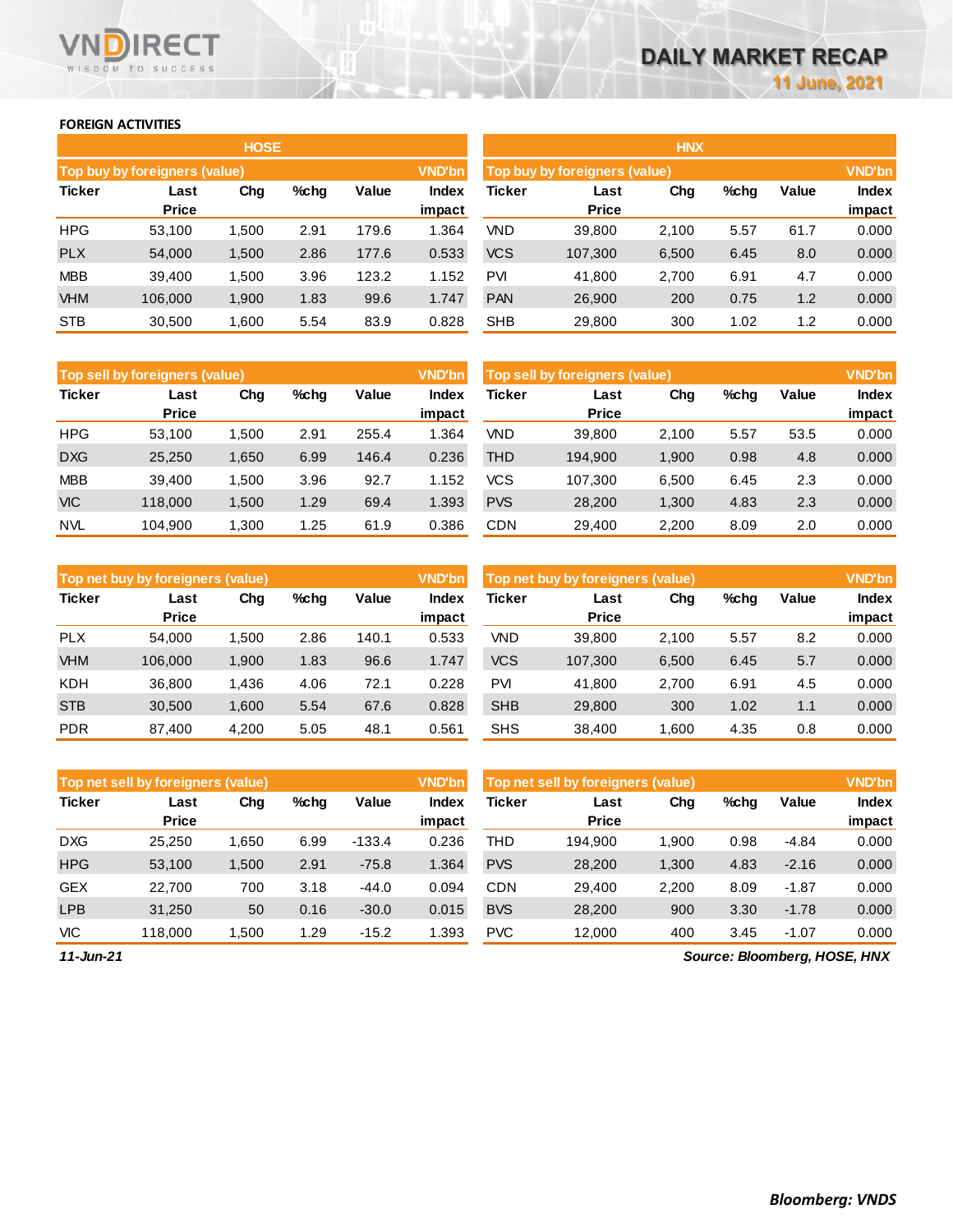**11 June, 2021**

# **TOP 60 MARKET CAP STOCKS SNAPSHOT ON HOSE**

T

| TOP 60 MARKET CAP STOCKS SNAPSHOT ON HOSE<br><b>Mkt. Cap Outs. Vol. Float ratio</b><br>Avail. Fil Ave. daily vol.<br>P/E<br>P/B<br>No. Ticker<br><b>Price</b><br>Price change (%)<br><b>VND</b><br>1 <sub>M</sub><br>3M<br>6M<br><b>US\$mln</b><br><b>MIn'shs</b><br>$\frac{9}{6}$<br>$% (30 days-shs)$<br>$\pmb{\chi}$<br>$\pmb{\chi}$<br>1 VIC VM<br>17,374<br>118,000<br>$-9.9$<br>11.4<br>10.5<br>3,382<br>23.2<br>22.5<br>2,063,797<br>54.3<br>5.0<br>2 VCB VM<br>5.0<br>6.7<br>5.8<br>16,597<br>25.2<br>6.7<br>102,800<br>3,709<br>2,136,297<br>18.0<br>3.8<br>3 VHM VM<br>106,000<br>8.2<br>6.0<br>24.7<br>15,178<br>3,290<br>23.4<br>26.4<br>4,121,073<br>3.8<br>13.5<br>4 HPG VM<br>15.6<br>84.8<br>53,100<br>54.5<br>10,339<br>4,473<br>54.0<br>22.5<br>36,400,520<br>13.1<br>3.6<br>5 CTG VM<br>52,900<br>19.7<br>38.5<br>52.2<br>8,574<br>3,723<br>35.5<br>4.8<br>17,827,080<br>2.2<br>11.1<br>$-10.5$<br>6 VNM VM<br>92,000<br>0.9<br>$-18.3$<br>8,370<br>2,090<br>35.2<br>45.3<br>4,235,270<br>19.7<br>6.1<br>7 TCB VM<br>52,600<br>11.9<br>31.0<br>105.1<br>8,025<br>3,505<br>69.9<br>0.0<br>18,507,590<br>2.3<br>12.9<br>8 BID VM<br>7.4<br>45,200<br>4.4<br>$-1.3$<br>7,913<br>4,022<br>19.0<br>13.3<br>4,701,197<br>22.1<br>2.3<br>153.4<br>9 VPB VM<br>71,700<br>13.8<br>63.9<br>7,661<br>70.0<br>0.0<br>38,580,210<br>2,455<br>15.5<br>3.1<br>4.2<br>10 GAS VM<br>87,000<br>2.0<br>$-6.1$<br>1.0<br>7,248<br>1,914<br>46.5<br>890,967<br>22.1<br>3.3<br>11 NVL VM<br>104,900<br>10.8<br>71.7<br>125.3<br>6,702<br>1,468<br>30.1<br>29.9<br>2,778,845<br>34.0<br>4.8<br>12 MSN VM<br>106,000<br>4.4<br>21.4<br>25.4<br>5,420<br>38.4<br>67.2<br>2,114,200<br>82.7<br>7.7<br>1,175<br>13 GVR VM<br>29,150<br>15.4<br>$-1.2$<br>39.5<br>5,076<br>4,000<br>100.0<br>12.4<br>4,698,884<br>2.4<br>26.7<br>14 MBB VM<br>39,400<br>20.5<br>39.5<br>84.9<br>4,800<br>2,799<br>65.8<br>1.5<br>10.9<br>2.1<br>24,541,420<br>15 SAB VM<br>641<br>164,100<br>7.8<br>$-6.8$<br>$-19.8$<br>4,581<br>10.4<br>37.1<br>219,997<br>21.7<br>5.3<br>31.3<br>79.9<br>0.0<br>16 ACB VM<br>34,650<br>21.0<br>53.6<br>4,075<br>2,702<br>13,861,070<br>10.8<br>2.5<br>17 VIB VM<br>129.8<br>52,700<br>20.4<br>70.6<br>3,563<br>1,553<br>67.7<br>0.0<br>1,765,577<br>15.7<br>4.2<br>25.2<br>907<br>4.5<br>18 FPT VM<br>83,500<br>12.7<br>68.5<br>3,298<br>77.7<br>0.0<br>2,910,572<br>20.4<br>31.2<br>19 VRE VM<br>31,500<br>1.6<br>$-8.3$<br>10.1<br>3,116<br>2,272<br>18.6<br>6,877,700<br>26.8<br>2.4<br>1.9<br>$-2.9$<br>1.9<br>8.6<br>3.2<br>20 PLX VM<br>54,000<br>2,924<br>1,244<br>3,054,517<br>18.5<br>2.9<br>$-0.4$<br>21 MWG VM<br>137,000<br>3.4<br>19.9<br>2,835<br>475<br>77.6<br>0.0<br>863,250<br>15.1<br>3.8<br>$-15.1$<br>$-5.5$<br>542<br>22 VJC VM<br>115,500<br>$-2.9$<br>2,723<br>51.0<br>11.6<br>505,973<br>51.2<br>4.1<br>23 STB VM<br>30,500<br>23.7<br>58.0<br>93.0<br>2,395<br>1,804<br>96.4<br>44,543,270<br>20.4<br>1.9<br>18.6<br>24 HDB VM<br>34,450<br>14.8<br>30.5<br>54.8<br>2,390<br>1,594<br>66.8<br>4.3<br>7,307,270<br>11.2<br>2.2<br>25 BCM VM<br>52,000<br>$-4.9$<br>$-11.9$<br>29.4<br>2,343<br>100.0<br>47.0<br>25.4<br>1,035<br>42,713<br>3.3<br>53.2<br><b>N/A</b><br>N/A<br>26 SSB VM<br>42,900<br>2,257<br>100.0<br>0.0<br>2,302,630<br>29.9<br>3.6<br>1,209<br>27 PDR VM<br>87,400<br>25.8<br>60.8<br>150.3<br>1,852<br>487<br>37.4<br>46.2<br>3,810,787<br>32.4<br>8.0<br>2.3<br>742<br>21.8<br>2.1<br>28 BVHVM<br>57,300<br>$-5.3$<br>$-0.3$<br>1,852<br>31.9<br>936,513<br>22.5<br>29 HVN VM<br>28,500<br>3.3<br>$-7.2$<br>3.8<br>1,760<br>1,418<br>3.9<br>20.8<br><b>N/A</b><br>28.1<br>844,683<br>30 TPB VM<br>36,600<br>18.1<br>28.0<br>64.1<br>1,707<br>1,072<br>56.0<br>0.0<br>6,403,750<br>9.6<br>2.1<br>65.2<br>2.2<br>31 EIB VM<br>30,400<br>18.3<br>77.8<br>1,627<br>1,229<br>94.0<br>0.2<br>1,183,420<br>42.7<br>32 OCB VM<br>29.8<br><b>N/A</b><br>77.4<br><b>N/A</b><br>1.9<br>31,550<br>32.0<br>1,505<br>1,096<br>0.0<br>5,871,674<br>33 LPB VM<br>94.7<br>2.2<br>31,250<br>44.3<br>164.8<br>1,462<br>1,075<br>85.5<br>1.4<br>20,033,180<br>14.9<br>34 SSIVM<br>50,100<br>46.5<br>47.6<br>112.7<br>1,425<br>653<br>85.4<br>53.1<br>15,391,440<br>18.0<br>2.8<br>35 MSB VM<br>22.0<br>33.3<br>99.2<br>28,000<br><b>N/A</b><br>1,410<br>1,157<br>0.0<br>10,133,770<br>1.8<br>11.4<br>$-2.0$<br>$-12.7$<br>3.4<br>1,228<br>2,342<br>45.9<br>1.0<br>36 POW VM<br>12,050<br>87.9<br>12,492,550<br>11.6<br>28.3<br>985<br>615<br>2.7<br>37 KDH VM<br>36,800<br>10.0<br>44.8<br>84.9<br>17.9<br>5,184,322<br>18.9<br>38 PNJ VM<br>96,900<br>3.1<br>15.4<br>25.2<br>959<br>227<br>80.5<br>0.0<br>472,803<br>19.5<br>3.8<br>39 VCG VM<br>879<br>45,700<br>$-1.0$<br>$-2.6$<br>N/A<br>442<br>42.2<br>48.0<br>255,537<br>2.7<br>10.5<br>40 HSG VM<br>44,050<br>16.7<br>54.8<br>112.8<br>853<br>445<br>68.4<br>40.8<br>14,021,930<br>8.1<br>2.4<br>41 GEX VM<br>24.0<br>772<br>73.1<br>36.6<br>1.9<br>22,700<br>8.9<br>36.9<br>781<br>6,183,759<br>13.5<br>42 REE VM<br>54,900<br>0.0<br>$-1.1$<br>15.6<br>739<br>309<br>55.3<br>0.0<br>728,440<br>9.5<br>1.4<br>43 KBC VM<br>34,400<br>$-4.2$<br>$-11.8$<br>117.0<br>703<br>470<br>65.0<br>29.1<br>5,853,524<br>21.0<br>1.6<br>44 VCIVM<br>91,800<br>34.6<br>55.1<br>110.6<br>665<br>167<br>64.3<br>78.3<br>2,430,853<br>3.1<br>16.1<br>45 BHN VM<br>62,500<br>$-4.1$<br>$-12.6$<br>$-13.9$<br>631<br>232<br>0.9<br>31.6<br>3.2<br>3,450<br>18.5<br>46 KDC VM<br>58,200<br>13.9<br>14.3<br>51.6<br>580<br>229<br>54.5<br>74.6<br>1,284,197<br>43.3<br>2.3<br>47 SBT VM<br>21,300<br>5.7<br>$-6.2$<br>13.3<br>572<br>617<br>25.3<br>91.3<br>2,687,403<br>18.8<br>1.7<br>48 DXG VM<br>25,250<br>4.8<br>4.6<br>70.6<br>570<br>518<br>82.1<br>16.7<br>11,670,030<br><b>N/A</b><br>2.0<br>49 VGC VM<br>28,300<br>$-14.2$<br>$-16.0$<br>10.5<br>552<br>448<br>10.8<br>43.0<br>326,733<br>1.9<br>17.6<br>50 GMD VM<br>41,300<br>12.8<br>28.3<br>32.8<br>542<br>301<br>80.5<br>8.2<br>3,061,000<br>33.2<br>2.1<br>51 DGC VM<br>72,600<br>6.3<br>16.0<br>70.4<br>541<br>171<br>62.1<br>44.3<br>1,194,881<br>13.2<br>3.0<br>52 DHG VM<br>94,100<br>$-4.2$<br>$-7.3$<br>$-10.6$<br>536<br>131<br>5.2<br>45.4<br>24,780<br>3.3<br>16.7<br>53 APH VM<br>62,700<br>9.4<br>24.2<br>$-5.9$<br>533<br>195<br>95.9<br>68.0<br>1,692,643<br>117.2<br>4.0<br>523<br>305<br>1.3<br>54 HCM VM<br>39,400<br>20.9<br>20.9<br>43.5<br>39.4<br>5,783,024<br>2.5<br>16.0<br>55 HNG VM<br>10,350<br>$-16.9$<br>$-28.4$<br>499<br>24.5<br>48.7<br>$-3.7$<br>1,109<br>8,875,097<br>440.8<br>1.3<br>56 LGC VM<br>4.0<br>58,700<br>0.9<br>$-6.5$<br>$-1.0$<br>493<br>193<br>0.2<br>300<br>33.3<br>3.6<br>57 NLG VM<br>4.1<br>39,050<br>1.4<br>10.0<br>32.8<br>485<br>285<br>53.9<br>3,695,780<br>9.7<br>1.7<br>58 HPX VM<br>40,000<br>18.7<br>7.5<br>44.9<br>461<br>264<br>50.0<br>35.0<br>921,307<br>3.2<br>98.0<br>59 DIG VM<br>25,200<br>6.4<br>5.6<br>29.2<br>450<br>410<br>36.0<br>46.3<br>6,582,158<br>13.5<br>2.2<br>60 DCM VM<br>19,050<br>18.7<br>52.4<br>439<br>529<br>24.4<br>46.5<br>3,381,383<br>17.0<br>1.6<br>13.1 |  |  |  |  |  |  | <b>11 June, 2021</b> |                 |
|------------------------------------------------------------------------------------------------------------------------------------------------------------------------------------------------------------------------------------------------------------------------------------------------------------------------------------------------------------------------------------------------------------------------------------------------------------------------------------------------------------------------------------------------------------------------------------------------------------------------------------------------------------------------------------------------------------------------------------------------------------------------------------------------------------------------------------------------------------------------------------------------------------------------------------------------------------------------------------------------------------------------------------------------------------------------------------------------------------------------------------------------------------------------------------------------------------------------------------------------------------------------------------------------------------------------------------------------------------------------------------------------------------------------------------------------------------------------------------------------------------------------------------------------------------------------------------------------------------------------------------------------------------------------------------------------------------------------------------------------------------------------------------------------------------------------------------------------------------------------------------------------------------------------------------------------------------------------------------------------------------------------------------------------------------------------------------------------------------------------------------------------------------------------------------------------------------------------------------------------------------------------------------------------------------------------------------------------------------------------------------------------------------------------------------------------------------------------------------------------------------------------------------------------------------------------------------------------------------------------------------------------------------------------------------------------------------------------------------------------------------------------------------------------------------------------------------------------------------------------------------------------------------------------------------------------------------------------------------------------------------------------------------------------------------------------------------------------------------------------------------------------------------------------------------------------------------------------------------------------------------------------------------------------------------------------------------------------------------------------------------------------------------------------------------------------------------------------------------------------------------------------------------------------------------------------------------------------------------------------------------------------------------------------------------------------------------------------------------------------------------------------------------------------------------------------------------------------------------------------------------------------------------------------------------------------------------------------------------------------------------------------------------------------------------------------------------------------------------------------------------------------------------------------------------------------------------------------------------------------------------------------------------------------------------------------------------------------------------------------------------------------------------------------------------------------------------------------------------------------------------------------------------------------------------------------------------------------------------------------------------------------------------------------------------------------------------------------------------------------------------------------------------------------------------------------------------------------------------------------------------------------------------------------------------------------------------------------------------------------------------------------------------------------------------------------------------------------------------------------------------------------------------------------------------------------------------------------------------------------------------------------------------------------------------------------------------------------------------------------------------------------------------------------------------------------------------------------------------------------------------------------------------------------------------------------------------------------------------------------------------------------------------------------------------------------------------------------------------------------------------------------------------------------------------------------------------------------------------------------------------------------------------------------------------------------------------------------------------------------------------------------------------------------------------------------------------------------------------------------------------------------------------------------------------------------------------------------------------------------------------------------------------------------------------------------------------------------------------------------------------------------------------------------------------------------------------------------------------------------------------------------------------------------------------------------------------------------------------------------------------------------------------------------------------------------------------------------------------------------------------------------------------------------------------------------------------------------------------------------------------------------------------------------------------------------------------------------------------------------------------------------------------------------------------------------------------------------|--|--|--|--|--|--|----------------------|-----------------|
|                                                                                                                                                                                                                                                                                                                                                                                                                                                                                                                                                                                                                                                                                                                                                                                                                                                                                                                                                                                                                                                                                                                                                                                                                                                                                                                                                                                                                                                                                                                                                                                                                                                                                                                                                                                                                                                                                                                                                                                                                                                                                                                                                                                                                                                                                                                                                                                                                                                                                                                                                                                                                                                                                                                                                                                                                                                                                                                                                                                                                                                                                                                                                                                                                                                                                                                                                                                                                                                                                                                                                                                                                                                                                                                                                                                                                                                                                                                                                                                                                                                                                                                                                                                                                                                                                                                                                                                                                                                                                                                                                                                                                                                                                                                                                                                                                                                                                                                                                                                                                                                                                                                                                                                                                                                                                                                                                                                                                                                                                                                                                                                                                                                                                                                                                                                                                                                                                                                                                                                                                                                                                                                                                                                                                                                                                                                                                                                                                                                                                                                                                                                                                                                                                                                                                                                                                                                                                                                                                                                                                                                                                                |  |  |  |  |  |  |                      |                 |
|                                                                                                                                                                                                                                                                                                                                                                                                                                                                                                                                                                                                                                                                                                                                                                                                                                                                                                                                                                                                                                                                                                                                                                                                                                                                                                                                                                                                                                                                                                                                                                                                                                                                                                                                                                                                                                                                                                                                                                                                                                                                                                                                                                                                                                                                                                                                                                                                                                                                                                                                                                                                                                                                                                                                                                                                                                                                                                                                                                                                                                                                                                                                                                                                                                                                                                                                                                                                                                                                                                                                                                                                                                                                                                                                                                                                                                                                                                                                                                                                                                                                                                                                                                                                                                                                                                                                                                                                                                                                                                                                                                                                                                                                                                                                                                                                                                                                                                                                                                                                                                                                                                                                                                                                                                                                                                                                                                                                                                                                                                                                                                                                                                                                                                                                                                                                                                                                                                                                                                                                                                                                                                                                                                                                                                                                                                                                                                                                                                                                                                                                                                                                                                                                                                                                                                                                                                                                                                                                                                                                                                                                                                |  |  |  |  |  |  | <b>ROE</b><br>$\%$   | <b>ROA</b><br>% |
|                                                                                                                                                                                                                                                                                                                                                                                                                                                                                                                                                                                                                                                                                                                                                                                                                                                                                                                                                                                                                                                                                                                                                                                                                                                                                                                                                                                                                                                                                                                                                                                                                                                                                                                                                                                                                                                                                                                                                                                                                                                                                                                                                                                                                                                                                                                                                                                                                                                                                                                                                                                                                                                                                                                                                                                                                                                                                                                                                                                                                                                                                                                                                                                                                                                                                                                                                                                                                                                                                                                                                                                                                                                                                                                                                                                                                                                                                                                                                                                                                                                                                                                                                                                                                                                                                                                                                                                                                                                                                                                                                                                                                                                                                                                                                                                                                                                                                                                                                                                                                                                                                                                                                                                                                                                                                                                                                                                                                                                                                                                                                                                                                                                                                                                                                                                                                                                                                                                                                                                                                                                                                                                                                                                                                                                                                                                                                                                                                                                                                                                                                                                                                                                                                                                                                                                                                                                                                                                                                                                                                                                                                                |  |  |  |  |  |  | 9.0                  | 1.7             |
|                                                                                                                                                                                                                                                                                                                                                                                                                                                                                                                                                                                                                                                                                                                                                                                                                                                                                                                                                                                                                                                                                                                                                                                                                                                                                                                                                                                                                                                                                                                                                                                                                                                                                                                                                                                                                                                                                                                                                                                                                                                                                                                                                                                                                                                                                                                                                                                                                                                                                                                                                                                                                                                                                                                                                                                                                                                                                                                                                                                                                                                                                                                                                                                                                                                                                                                                                                                                                                                                                                                                                                                                                                                                                                                                                                                                                                                                                                                                                                                                                                                                                                                                                                                                                                                                                                                                                                                                                                                                                                                                                                                                                                                                                                                                                                                                                                                                                                                                                                                                                                                                                                                                                                                                                                                                                                                                                                                                                                                                                                                                                                                                                                                                                                                                                                                                                                                                                                                                                                                                                                                                                                                                                                                                                                                                                                                                                                                                                                                                                                                                                                                                                                                                                                                                                                                                                                                                                                                                                                                                                                                                                                |  |  |  |  |  |  | 22.8                 | $1.7$           |
|                                                                                                                                                                                                                                                                                                                                                                                                                                                                                                                                                                                                                                                                                                                                                                                                                                                                                                                                                                                                                                                                                                                                                                                                                                                                                                                                                                                                                                                                                                                                                                                                                                                                                                                                                                                                                                                                                                                                                                                                                                                                                                                                                                                                                                                                                                                                                                                                                                                                                                                                                                                                                                                                                                                                                                                                                                                                                                                                                                                                                                                                                                                                                                                                                                                                                                                                                                                                                                                                                                                                                                                                                                                                                                                                                                                                                                                                                                                                                                                                                                                                                                                                                                                                                                                                                                                                                                                                                                                                                                                                                                                                                                                                                                                                                                                                                                                                                                                                                                                                                                                                                                                                                                                                                                                                                                                                                                                                                                                                                                                                                                                                                                                                                                                                                                                                                                                                                                                                                                                                                                                                                                                                                                                                                                                                                                                                                                                                                                                                                                                                                                                                                                                                                                                                                                                                                                                                                                                                                                                                                                                                                                |  |  |  |  |  |  | 33.6                 | 12.6            |
|                                                                                                                                                                                                                                                                                                                                                                                                                                                                                                                                                                                                                                                                                                                                                                                                                                                                                                                                                                                                                                                                                                                                                                                                                                                                                                                                                                                                                                                                                                                                                                                                                                                                                                                                                                                                                                                                                                                                                                                                                                                                                                                                                                                                                                                                                                                                                                                                                                                                                                                                                                                                                                                                                                                                                                                                                                                                                                                                                                                                                                                                                                                                                                                                                                                                                                                                                                                                                                                                                                                                                                                                                                                                                                                                                                                                                                                                                                                                                                                                                                                                                                                                                                                                                                                                                                                                                                                                                                                                                                                                                                                                                                                                                                                                                                                                                                                                                                                                                                                                                                                                                                                                                                                                                                                                                                                                                                                                                                                                                                                                                                                                                                                                                                                                                                                                                                                                                                                                                                                                                                                                                                                                                                                                                                                                                                                                                                                                                                                                                                                                                                                                                                                                                                                                                                                                                                                                                                                                                                                                                                                                                                |  |  |  |  |  |  | 31.3                 | 14.7            |
|                                                                                                                                                                                                                                                                                                                                                                                                                                                                                                                                                                                                                                                                                                                                                                                                                                                                                                                                                                                                                                                                                                                                                                                                                                                                                                                                                                                                                                                                                                                                                                                                                                                                                                                                                                                                                                                                                                                                                                                                                                                                                                                                                                                                                                                                                                                                                                                                                                                                                                                                                                                                                                                                                                                                                                                                                                                                                                                                                                                                                                                                                                                                                                                                                                                                                                                                                                                                                                                                                                                                                                                                                                                                                                                                                                                                                                                                                                                                                                                                                                                                                                                                                                                                                                                                                                                                                                                                                                                                                                                                                                                                                                                                                                                                                                                                                                                                                                                                                                                                                                                                                                                                                                                                                                                                                                                                                                                                                                                                                                                                                                                                                                                                                                                                                                                                                                                                                                                                                                                                                                                                                                                                                                                                                                                                                                                                                                                                                                                                                                                                                                                                                                                                                                                                                                                                                                                                                                                                                                                                                                                                                                |  |  |  |  |  |  | 20.9                 | 1.4             |
|                                                                                                                                                                                                                                                                                                                                                                                                                                                                                                                                                                                                                                                                                                                                                                                                                                                                                                                                                                                                                                                                                                                                                                                                                                                                                                                                                                                                                                                                                                                                                                                                                                                                                                                                                                                                                                                                                                                                                                                                                                                                                                                                                                                                                                                                                                                                                                                                                                                                                                                                                                                                                                                                                                                                                                                                                                                                                                                                                                                                                                                                                                                                                                                                                                                                                                                                                                                                                                                                                                                                                                                                                                                                                                                                                                                                                                                                                                                                                                                                                                                                                                                                                                                                                                                                                                                                                                                                                                                                                                                                                                                                                                                                                                                                                                                                                                                                                                                                                                                                                                                                                                                                                                                                                                                                                                                                                                                                                                                                                                                                                                                                                                                                                                                                                                                                                                                                                                                                                                                                                                                                                                                                                                                                                                                                                                                                                                                                                                                                                                                                                                                                                                                                                                                                                                                                                                                                                                                                                                                                                                                                                                |  |  |  |  |  |  | 31.9                 | 22.5            |
|                                                                                                                                                                                                                                                                                                                                                                                                                                                                                                                                                                                                                                                                                                                                                                                                                                                                                                                                                                                                                                                                                                                                                                                                                                                                                                                                                                                                                                                                                                                                                                                                                                                                                                                                                                                                                                                                                                                                                                                                                                                                                                                                                                                                                                                                                                                                                                                                                                                                                                                                                                                                                                                                                                                                                                                                                                                                                                                                                                                                                                                                                                                                                                                                                                                                                                                                                                                                                                                                                                                                                                                                                                                                                                                                                                                                                                                                                                                                                                                                                                                                                                                                                                                                                                                                                                                                                                                                                                                                                                                                                                                                                                                                                                                                                                                                                                                                                                                                                                                                                                                                                                                                                                                                                                                                                                                                                                                                                                                                                                                                                                                                                                                                                                                                                                                                                                                                                                                                                                                                                                                                                                                                                                                                                                                                                                                                                                                                                                                                                                                                                                                                                                                                                                                                                                                                                                                                                                                                                                                                                                                                                                |  |  |  |  |  |  | 20.0                 | 3.3             |
|                                                                                                                                                                                                                                                                                                                                                                                                                                                                                                                                                                                                                                                                                                                                                                                                                                                                                                                                                                                                                                                                                                                                                                                                                                                                                                                                                                                                                                                                                                                                                                                                                                                                                                                                                                                                                                                                                                                                                                                                                                                                                                                                                                                                                                                                                                                                                                                                                                                                                                                                                                                                                                                                                                                                                                                                                                                                                                                                                                                                                                                                                                                                                                                                                                                                                                                                                                                                                                                                                                                                                                                                                                                                                                                                                                                                                                                                                                                                                                                                                                                                                                                                                                                                                                                                                                                                                                                                                                                                                                                                                                                                                                                                                                                                                                                                                                                                                                                                                                                                                                                                                                                                                                                                                                                                                                                                                                                                                                                                                                                                                                                                                                                                                                                                                                                                                                                                                                                                                                                                                                                                                                                                                                                                                                                                                                                                                                                                                                                                                                                                                                                                                                                                                                                                                                                                                                                                                                                                                                                                                                                                                                |  |  |  |  |  |  | 10.6                 | 0.5             |
|                                                                                                                                                                                                                                                                                                                                                                                                                                                                                                                                                                                                                                                                                                                                                                                                                                                                                                                                                                                                                                                                                                                                                                                                                                                                                                                                                                                                                                                                                                                                                                                                                                                                                                                                                                                                                                                                                                                                                                                                                                                                                                                                                                                                                                                                                                                                                                                                                                                                                                                                                                                                                                                                                                                                                                                                                                                                                                                                                                                                                                                                                                                                                                                                                                                                                                                                                                                                                                                                                                                                                                                                                                                                                                                                                                                                                                                                                                                                                                                                                                                                                                                                                                                                                                                                                                                                                                                                                                                                                                                                                                                                                                                                                                                                                                                                                                                                                                                                                                                                                                                                                                                                                                                                                                                                                                                                                                                                                                                                                                                                                                                                                                                                                                                                                                                                                                                                                                                                                                                                                                                                                                                                                                                                                                                                                                                                                                                                                                                                                                                                                                                                                                                                                                                                                                                                                                                                                                                                                                                                                                                                                                |  |  |  |  |  |  | 22.5                 | 2.7             |
|                                                                                                                                                                                                                                                                                                                                                                                                                                                                                                                                                                                                                                                                                                                                                                                                                                                                                                                                                                                                                                                                                                                                                                                                                                                                                                                                                                                                                                                                                                                                                                                                                                                                                                                                                                                                                                                                                                                                                                                                                                                                                                                                                                                                                                                                                                                                                                                                                                                                                                                                                                                                                                                                                                                                                                                                                                                                                                                                                                                                                                                                                                                                                                                                                                                                                                                                                                                                                                                                                                                                                                                                                                                                                                                                                                                                                                                                                                                                                                                                                                                                                                                                                                                                                                                                                                                                                                                                                                                                                                                                                                                                                                                                                                                                                                                                                                                                                                                                                                                                                                                                                                                                                                                                                                                                                                                                                                                                                                                                                                                                                                                                                                                                                                                                                                                                                                                                                                                                                                                                                                                                                                                                                                                                                                                                                                                                                                                                                                                                                                                                                                                                                                                                                                                                                                                                                                                                                                                                                                                                                                                                                                |  |  |  |  |  |  | 14.9<br>15.3         | 11.3<br>3.4     |
|                                                                                                                                                                                                                                                                                                                                                                                                                                                                                                                                                                                                                                                                                                                                                                                                                                                                                                                                                                                                                                                                                                                                                                                                                                                                                                                                                                                                                                                                                                                                                                                                                                                                                                                                                                                                                                                                                                                                                                                                                                                                                                                                                                                                                                                                                                                                                                                                                                                                                                                                                                                                                                                                                                                                                                                                                                                                                                                                                                                                                                                                                                                                                                                                                                                                                                                                                                                                                                                                                                                                                                                                                                                                                                                                                                                                                                                                                                                                                                                                                                                                                                                                                                                                                                                                                                                                                                                                                                                                                                                                                                                                                                                                                                                                                                                                                                                                                                                                                                                                                                                                                                                                                                                                                                                                                                                                                                                                                                                                                                                                                                                                                                                                                                                                                                                                                                                                                                                                                                                                                                                                                                                                                                                                                                                                                                                                                                                                                                                                                                                                                                                                                                                                                                                                                                                                                                                                                                                                                                                                                                                                                                |  |  |  |  |  |  | 5.1                  | 1.4             |
|                                                                                                                                                                                                                                                                                                                                                                                                                                                                                                                                                                                                                                                                                                                                                                                                                                                                                                                                                                                                                                                                                                                                                                                                                                                                                                                                                                                                                                                                                                                                                                                                                                                                                                                                                                                                                                                                                                                                                                                                                                                                                                                                                                                                                                                                                                                                                                                                                                                                                                                                                                                                                                                                                                                                                                                                                                                                                                                                                                                                                                                                                                                                                                                                                                                                                                                                                                                                                                                                                                                                                                                                                                                                                                                                                                                                                                                                                                                                                                                                                                                                                                                                                                                                                                                                                                                                                                                                                                                                                                                                                                                                                                                                                                                                                                                                                                                                                                                                                                                                                                                                                                                                                                                                                                                                                                                                                                                                                                                                                                                                                                                                                                                                                                                                                                                                                                                                                                                                                                                                                                                                                                                                                                                                                                                                                                                                                                                                                                                                                                                                                                                                                                                                                                                                                                                                                                                                                                                                                                                                                                                                                                |  |  |  |  |  |  | 9.2                  | 5.6             |
|                                                                                                                                                                                                                                                                                                                                                                                                                                                                                                                                                                                                                                                                                                                                                                                                                                                                                                                                                                                                                                                                                                                                                                                                                                                                                                                                                                                                                                                                                                                                                                                                                                                                                                                                                                                                                                                                                                                                                                                                                                                                                                                                                                                                                                                                                                                                                                                                                                                                                                                                                                                                                                                                                                                                                                                                                                                                                                                                                                                                                                                                                                                                                                                                                                                                                                                                                                                                                                                                                                                                                                                                                                                                                                                                                                                                                                                                                                                                                                                                                                                                                                                                                                                                                                                                                                                                                                                                                                                                                                                                                                                                                                                                                                                                                                                                                                                                                                                                                                                                                                                                                                                                                                                                                                                                                                                                                                                                                                                                                                                                                                                                                                                                                                                                                                                                                                                                                                                                                                                                                                                                                                                                                                                                                                                                                                                                                                                                                                                                                                                                                                                                                                                                                                                                                                                                                                                                                                                                                                                                                                                                                                |  |  |  |  |  |  | 21.6                 | $2.2\,$         |
|                                                                                                                                                                                                                                                                                                                                                                                                                                                                                                                                                                                                                                                                                                                                                                                                                                                                                                                                                                                                                                                                                                                                                                                                                                                                                                                                                                                                                                                                                                                                                                                                                                                                                                                                                                                                                                                                                                                                                                                                                                                                                                                                                                                                                                                                                                                                                                                                                                                                                                                                                                                                                                                                                                                                                                                                                                                                                                                                                                                                                                                                                                                                                                                                                                                                                                                                                                                                                                                                                                                                                                                                                                                                                                                                                                                                                                                                                                                                                                                                                                                                                                                                                                                                                                                                                                                                                                                                                                                                                                                                                                                                                                                                                                                                                                                                                                                                                                                                                                                                                                                                                                                                                                                                                                                                                                                                                                                                                                                                                                                                                                                                                                                                                                                                                                                                                                                                                                                                                                                                                                                                                                                                                                                                                                                                                                                                                                                                                                                                                                                                                                                                                                                                                                                                                                                                                                                                                                                                                                                                                                                                                                |  |  |  |  |  |  | 26.7                 | 19.3            |
|                                                                                                                                                                                                                                                                                                                                                                                                                                                                                                                                                                                                                                                                                                                                                                                                                                                                                                                                                                                                                                                                                                                                                                                                                                                                                                                                                                                                                                                                                                                                                                                                                                                                                                                                                                                                                                                                                                                                                                                                                                                                                                                                                                                                                                                                                                                                                                                                                                                                                                                                                                                                                                                                                                                                                                                                                                                                                                                                                                                                                                                                                                                                                                                                                                                                                                                                                                                                                                                                                                                                                                                                                                                                                                                                                                                                                                                                                                                                                                                                                                                                                                                                                                                                                                                                                                                                                                                                                                                                                                                                                                                                                                                                                                                                                                                                                                                                                                                                                                                                                                                                                                                                                                                                                                                                                                                                                                                                                                                                                                                                                                                                                                                                                                                                                                                                                                                                                                                                                                                                                                                                                                                                                                                                                                                                                                                                                                                                                                                                                                                                                                                                                                                                                                                                                                                                                                                                                                                                                                                                                                                                                                |  |  |  |  |  |  | 25.6                 | 2.1             |
|                                                                                                                                                                                                                                                                                                                                                                                                                                                                                                                                                                                                                                                                                                                                                                                                                                                                                                                                                                                                                                                                                                                                                                                                                                                                                                                                                                                                                                                                                                                                                                                                                                                                                                                                                                                                                                                                                                                                                                                                                                                                                                                                                                                                                                                                                                                                                                                                                                                                                                                                                                                                                                                                                                                                                                                                                                                                                                                                                                                                                                                                                                                                                                                                                                                                                                                                                                                                                                                                                                                                                                                                                                                                                                                                                                                                                                                                                                                                                                                                                                                                                                                                                                                                                                                                                                                                                                                                                                                                                                                                                                                                                                                                                                                                                                                                                                                                                                                                                                                                                                                                                                                                                                                                                                                                                                                                                                                                                                                                                                                                                                                                                                                                                                                                                                                                                                                                                                                                                                                                                                                                                                                                                                                                                                                                                                                                                                                                                                                                                                                                                                                                                                                                                                                                                                                                                                                                                                                                                                                                                                                                                                |  |  |  |  |  |  | 31.1                 | 2.3             |
|                                                                                                                                                                                                                                                                                                                                                                                                                                                                                                                                                                                                                                                                                                                                                                                                                                                                                                                                                                                                                                                                                                                                                                                                                                                                                                                                                                                                                                                                                                                                                                                                                                                                                                                                                                                                                                                                                                                                                                                                                                                                                                                                                                                                                                                                                                                                                                                                                                                                                                                                                                                                                                                                                                                                                                                                                                                                                                                                                                                                                                                                                                                                                                                                                                                                                                                                                                                                                                                                                                                                                                                                                                                                                                                                                                                                                                                                                                                                                                                                                                                                                                                                                                                                                                                                                                                                                                                                                                                                                                                                                                                                                                                                                                                                                                                                                                                                                                                                                                                                                                                                                                                                                                                                                                                                                                                                                                                                                                                                                                                                                                                                                                                                                                                                                                                                                                                                                                                                                                                                                                                                                                                                                                                                                                                                                                                                                                                                                                                                                                                                                                                                                                                                                                                                                                                                                                                                                                                                                                                                                                                                                                |  |  |  |  |  |  | 23.6                 | 9.4             |
|                                                                                                                                                                                                                                                                                                                                                                                                                                                                                                                                                                                                                                                                                                                                                                                                                                                                                                                                                                                                                                                                                                                                                                                                                                                                                                                                                                                                                                                                                                                                                                                                                                                                                                                                                                                                                                                                                                                                                                                                                                                                                                                                                                                                                                                                                                                                                                                                                                                                                                                                                                                                                                                                                                                                                                                                                                                                                                                                                                                                                                                                                                                                                                                                                                                                                                                                                                                                                                                                                                                                                                                                                                                                                                                                                                                                                                                                                                                                                                                                                                                                                                                                                                                                                                                                                                                                                                                                                                                                                                                                                                                                                                                                                                                                                                                                                                                                                                                                                                                                                                                                                                                                                                                                                                                                                                                                                                                                                                                                                                                                                                                                                                                                                                                                                                                                                                                                                                                                                                                                                                                                                                                                                                                                                                                                                                                                                                                                                                                                                                                                                                                                                                                                                                                                                                                                                                                                                                                                                                                                                                                                                                |  |  |  |  |  |  | 9.3                  | 7.0             |
|                                                                                                                                                                                                                                                                                                                                                                                                                                                                                                                                                                                                                                                                                                                                                                                                                                                                                                                                                                                                                                                                                                                                                                                                                                                                                                                                                                                                                                                                                                                                                                                                                                                                                                                                                                                                                                                                                                                                                                                                                                                                                                                                                                                                                                                                                                                                                                                                                                                                                                                                                                                                                                                                                                                                                                                                                                                                                                                                                                                                                                                                                                                                                                                                                                                                                                                                                                                                                                                                                                                                                                                                                                                                                                                                                                                                                                                                                                                                                                                                                                                                                                                                                                                                                                                                                                                                                                                                                                                                                                                                                                                                                                                                                                                                                                                                                                                                                                                                                                                                                                                                                                                                                                                                                                                                                                                                                                                                                                                                                                                                                                                                                                                                                                                                                                                                                                                                                                                                                                                                                                                                                                                                                                                                                                                                                                                                                                                                                                                                                                                                                                                                                                                                                                                                                                                                                                                                                                                                                                                                                                                                                                |  |  |  |  |  |  | 16.8                 | 5.9             |
|                                                                                                                                                                                                                                                                                                                                                                                                                                                                                                                                                                                                                                                                                                                                                                                                                                                                                                                                                                                                                                                                                                                                                                                                                                                                                                                                                                                                                                                                                                                                                                                                                                                                                                                                                                                                                                                                                                                                                                                                                                                                                                                                                                                                                                                                                                                                                                                                                                                                                                                                                                                                                                                                                                                                                                                                                                                                                                                                                                                                                                                                                                                                                                                                                                                                                                                                                                                                                                                                                                                                                                                                                                                                                                                                                                                                                                                                                                                                                                                                                                                                                                                                                                                                                                                                                                                                                                                                                                                                                                                                                                                                                                                                                                                                                                                                                                                                                                                                                                                                                                                                                                                                                                                                                                                                                                                                                                                                                                                                                                                                                                                                                                                                                                                                                                                                                                                                                                                                                                                                                                                                                                                                                                                                                                                                                                                                                                                                                                                                                                                                                                                                                                                                                                                                                                                                                                                                                                                                                                                                                                                                                                |  |  |  |  |  |  | 27.2                 | 9.5             |
|                                                                                                                                                                                                                                                                                                                                                                                                                                                                                                                                                                                                                                                                                                                                                                                                                                                                                                                                                                                                                                                                                                                                                                                                                                                                                                                                                                                                                                                                                                                                                                                                                                                                                                                                                                                                                                                                                                                                                                                                                                                                                                                                                                                                                                                                                                                                                                                                                                                                                                                                                                                                                                                                                                                                                                                                                                                                                                                                                                                                                                                                                                                                                                                                                                                                                                                                                                                                                                                                                                                                                                                                                                                                                                                                                                                                                                                                                                                                                                                                                                                                                                                                                                                                                                                                                                                                                                                                                                                                                                                                                                                                                                                                                                                                                                                                                                                                                                                                                                                                                                                                                                                                                                                                                                                                                                                                                                                                                                                                                                                                                                                                                                                                                                                                                                                                                                                                                                                                                                                                                                                                                                                                                                                                                                                                                                                                                                                                                                                                                                                                                                                                                                                                                                                                                                                                                                                                                                                                                                                                                                                                                                |  |  |  |  |  |  | 8.3                  | $2.5\,$         |
|                                                                                                                                                                                                                                                                                                                                                                                                                                                                                                                                                                                                                                                                                                                                                                                                                                                                                                                                                                                                                                                                                                                                                                                                                                                                                                                                                                                                                                                                                                                                                                                                                                                                                                                                                                                                                                                                                                                                                                                                                                                                                                                                                                                                                                                                                                                                                                                                                                                                                                                                                                                                                                                                                                                                                                                                                                                                                                                                                                                                                                                                                                                                                                                                                                                                                                                                                                                                                                                                                                                                                                                                                                                                                                                                                                                                                                                                                                                                                                                                                                                                                                                                                                                                                                                                                                                                                                                                                                                                                                                                                                                                                                                                                                                                                                                                                                                                                                                                                                                                                                                                                                                                                                                                                                                                                                                                                                                                                                                                                                                                                                                                                                                                                                                                                                                                                                                                                                                                                                                                                                                                                                                                                                                                                                                                                                                                                                                                                                                                                                                                                                                                                                                                                                                                                                                                                                                                                                                                                                                                                                                                                                |  |  |  |  |  |  | 9.4                  | 0.6             |
|                                                                                                                                                                                                                                                                                                                                                                                                                                                                                                                                                                                                                                                                                                                                                                                                                                                                                                                                                                                                                                                                                                                                                                                                                                                                                                                                                                                                                                                                                                                                                                                                                                                                                                                                                                                                                                                                                                                                                                                                                                                                                                                                                                                                                                                                                                                                                                                                                                                                                                                                                                                                                                                                                                                                                                                                                                                                                                                                                                                                                                                                                                                                                                                                                                                                                                                                                                                                                                                                                                                                                                                                                                                                                                                                                                                                                                                                                                                                                                                                                                                                                                                                                                                                                                                                                                                                                                                                                                                                                                                                                                                                                                                                                                                                                                                                                                                                                                                                                                                                                                                                                                                                                                                                                                                                                                                                                                                                                                                                                                                                                                                                                                                                                                                                                                                                                                                                                                                                                                                                                                                                                                                                                                                                                                                                                                                                                                                                                                                                                                                                                                                                                                                                                                                                                                                                                                                                                                                                                                                                                                                                                                |  |  |  |  |  |  | 22.3                 | 1.8             |
|                                                                                                                                                                                                                                                                                                                                                                                                                                                                                                                                                                                                                                                                                                                                                                                                                                                                                                                                                                                                                                                                                                                                                                                                                                                                                                                                                                                                                                                                                                                                                                                                                                                                                                                                                                                                                                                                                                                                                                                                                                                                                                                                                                                                                                                                                                                                                                                                                                                                                                                                                                                                                                                                                                                                                                                                                                                                                                                                                                                                                                                                                                                                                                                                                                                                                                                                                                                                                                                                                                                                                                                                                                                                                                                                                                                                                                                                                                                                                                                                                                                                                                                                                                                                                                                                                                                                                                                                                                                                                                                                                                                                                                                                                                                                                                                                                                                                                                                                                                                                                                                                                                                                                                                                                                                                                                                                                                                                                                                                                                                                                                                                                                                                                                                                                                                                                                                                                                                                                                                                                                                                                                                                                                                                                                                                                                                                                                                                                                                                                                                                                                                                                                                                                                                                                                                                                                                                                                                                                                                                                                                                                                |  |  |  |  |  |  | 13.7                 | 4.7             |
|                                                                                                                                                                                                                                                                                                                                                                                                                                                                                                                                                                                                                                                                                                                                                                                                                                                                                                                                                                                                                                                                                                                                                                                                                                                                                                                                                                                                                                                                                                                                                                                                                                                                                                                                                                                                                                                                                                                                                                                                                                                                                                                                                                                                                                                                                                                                                                                                                                                                                                                                                                                                                                                                                                                                                                                                                                                                                                                                                                                                                                                                                                                                                                                                                                                                                                                                                                                                                                                                                                                                                                                                                                                                                                                                                                                                                                                                                                                                                                                                                                                                                                                                                                                                                                                                                                                                                                                                                                                                                                                                                                                                                                                                                                                                                                                                                                                                                                                                                                                                                                                                                                                                                                                                                                                                                                                                                                                                                                                                                                                                                                                                                                                                                                                                                                                                                                                                                                                                                                                                                                                                                                                                                                                                                                                                                                                                                                                                                                                                                                                                                                                                                                                                                                                                                                                                                                                                                                                                                                                                                                                                                                |  |  |  |  |  |  | 12.6                 | $1.0$           |
|                                                                                                                                                                                                                                                                                                                                                                                                                                                                                                                                                                                                                                                                                                                                                                                                                                                                                                                                                                                                                                                                                                                                                                                                                                                                                                                                                                                                                                                                                                                                                                                                                                                                                                                                                                                                                                                                                                                                                                                                                                                                                                                                                                                                                                                                                                                                                                                                                                                                                                                                                                                                                                                                                                                                                                                                                                                                                                                                                                                                                                                                                                                                                                                                                                                                                                                                                                                                                                                                                                                                                                                                                                                                                                                                                                                                                                                                                                                                                                                                                                                                                                                                                                                                                                                                                                                                                                                                                                                                                                                                                                                                                                                                                                                                                                                                                                                                                                                                                                                                                                                                                                                                                                                                                                                                                                                                                                                                                                                                                                                                                                                                                                                                                                                                                                                                                                                                                                                                                                                                                                                                                                                                                                                                                                                                                                                                                                                                                                                                                                                                                                                                                                                                                                                                                                                                                                                                                                                                                                                                                                                                                                |  |  |  |  |  |  | 28.0<br>9.5          | 8.5<br>1.4      |
|                                                                                                                                                                                                                                                                                                                                                                                                                                                                                                                                                                                                                                                                                                                                                                                                                                                                                                                                                                                                                                                                                                                                                                                                                                                                                                                                                                                                                                                                                                                                                                                                                                                                                                                                                                                                                                                                                                                                                                                                                                                                                                                                                                                                                                                                                                                                                                                                                                                                                                                                                                                                                                                                                                                                                                                                                                                                                                                                                                                                                                                                                                                                                                                                                                                                                                                                                                                                                                                                                                                                                                                                                                                                                                                                                                                                                                                                                                                                                                                                                                                                                                                                                                                                                                                                                                                                                                                                                                                                                                                                                                                                                                                                                                                                                                                                                                                                                                                                                                                                                                                                                                                                                                                                                                                                                                                                                                                                                                                                                                                                                                                                                                                                                                                                                                                                                                                                                                                                                                                                                                                                                                                                                                                                                                                                                                                                                                                                                                                                                                                                                                                                                                                                                                                                                                                                                                                                                                                                                                                                                                                                                                |  |  |  |  |  |  | $-155.4$             | $-20.1$         |
|                                                                                                                                                                                                                                                                                                                                                                                                                                                                                                                                                                                                                                                                                                                                                                                                                                                                                                                                                                                                                                                                                                                                                                                                                                                                                                                                                                                                                                                                                                                                                                                                                                                                                                                                                                                                                                                                                                                                                                                                                                                                                                                                                                                                                                                                                                                                                                                                                                                                                                                                                                                                                                                                                                                                                                                                                                                                                                                                                                                                                                                                                                                                                                                                                                                                                                                                                                                                                                                                                                                                                                                                                                                                                                                                                                                                                                                                                                                                                                                                                                                                                                                                                                                                                                                                                                                                                                                                                                                                                                                                                                                                                                                                                                                                                                                                                                                                                                                                                                                                                                                                                                                                                                                                                                                                                                                                                                                                                                                                                                                                                                                                                                                                                                                                                                                                                                                                                                                                                                                                                                                                                                                                                                                                                                                                                                                                                                                                                                                                                                                                                                                                                                                                                                                                                                                                                                                                                                                                                                                                                                                                                                |  |  |  |  |  |  | 24.1                 | $2.0$           |
|                                                                                                                                                                                                                                                                                                                                                                                                                                                                                                                                                                                                                                                                                                                                                                                                                                                                                                                                                                                                                                                                                                                                                                                                                                                                                                                                                                                                                                                                                                                                                                                                                                                                                                                                                                                                                                                                                                                                                                                                                                                                                                                                                                                                                                                                                                                                                                                                                                                                                                                                                                                                                                                                                                                                                                                                                                                                                                                                                                                                                                                                                                                                                                                                                                                                                                                                                                                                                                                                                                                                                                                                                                                                                                                                                                                                                                                                                                                                                                                                                                                                                                                                                                                                                                                                                                                                                                                                                                                                                                                                                                                                                                                                                                                                                                                                                                                                                                                                                                                                                                                                                                                                                                                                                                                                                                                                                                                                                                                                                                                                                                                                                                                                                                                                                                                                                                                                                                                                                                                                                                                                                                                                                                                                                                                                                                                                                                                                                                                                                                                                                                                                                                                                                                                                                                                                                                                                                                                                                                                                                                                                                                |  |  |  |  |  |  | 5.3                  | 0.6             |
|                                                                                                                                                                                                                                                                                                                                                                                                                                                                                                                                                                                                                                                                                                                                                                                                                                                                                                                                                                                                                                                                                                                                                                                                                                                                                                                                                                                                                                                                                                                                                                                                                                                                                                                                                                                                                                                                                                                                                                                                                                                                                                                                                                                                                                                                                                                                                                                                                                                                                                                                                                                                                                                                                                                                                                                                                                                                                                                                                                                                                                                                                                                                                                                                                                                                                                                                                                                                                                                                                                                                                                                                                                                                                                                                                                                                                                                                                                                                                                                                                                                                                                                                                                                                                                                                                                                                                                                                                                                                                                                                                                                                                                                                                                                                                                                                                                                                                                                                                                                                                                                                                                                                                                                                                                                                                                                                                                                                                                                                                                                                                                                                                                                                                                                                                                                                                                                                                                                                                                                                                                                                                                                                                                                                                                                                                                                                                                                                                                                                                                                                                                                                                                                                                                                                                                                                                                                                                                                                                                                                                                                                                                |  |  |  |  |  |  | <b>N/A</b>           | <b>N/A</b>      |
|                                                                                                                                                                                                                                                                                                                                                                                                                                                                                                                                                                                                                                                                                                                                                                                                                                                                                                                                                                                                                                                                                                                                                                                                                                                                                                                                                                                                                                                                                                                                                                                                                                                                                                                                                                                                                                                                                                                                                                                                                                                                                                                                                                                                                                                                                                                                                                                                                                                                                                                                                                                                                                                                                                                                                                                                                                                                                                                                                                                                                                                                                                                                                                                                                                                                                                                                                                                                                                                                                                                                                                                                                                                                                                                                                                                                                                                                                                                                                                                                                                                                                                                                                                                                                                                                                                                                                                                                                                                                                                                                                                                                                                                                                                                                                                                                                                                                                                                                                                                                                                                                                                                                                                                                                                                                                                                                                                                                                                                                                                                                                                                                                                                                                                                                                                                                                                                                                                                                                                                                                                                                                                                                                                                                                                                                                                                                                                                                                                                                                                                                                                                                                                                                                                                                                                                                                                                                                                                                                                                                                                                                                                |  |  |  |  |  |  | 16.0                 | 1.0             |
|                                                                                                                                                                                                                                                                                                                                                                                                                                                                                                                                                                                                                                                                                                                                                                                                                                                                                                                                                                                                                                                                                                                                                                                                                                                                                                                                                                                                                                                                                                                                                                                                                                                                                                                                                                                                                                                                                                                                                                                                                                                                                                                                                                                                                                                                                                                                                                                                                                                                                                                                                                                                                                                                                                                                                                                                                                                                                                                                                                                                                                                                                                                                                                                                                                                                                                                                                                                                                                                                                                                                                                                                                                                                                                                                                                                                                                                                                                                                                                                                                                                                                                                                                                                                                                                                                                                                                                                                                                                                                                                                                                                                                                                                                                                                                                                                                                                                                                                                                                                                                                                                                                                                                                                                                                                                                                                                                                                                                                                                                                                                                                                                                                                                                                                                                                                                                                                                                                                                                                                                                                                                                                                                                                                                                                                                                                                                                                                                                                                                                                                                                                                                                                                                                                                                                                                                                                                                                                                                                                                                                                                                                                |  |  |  |  |  |  | 16.2                 | 5.1             |
|                                                                                                                                                                                                                                                                                                                                                                                                                                                                                                                                                                                                                                                                                                                                                                                                                                                                                                                                                                                                                                                                                                                                                                                                                                                                                                                                                                                                                                                                                                                                                                                                                                                                                                                                                                                                                                                                                                                                                                                                                                                                                                                                                                                                                                                                                                                                                                                                                                                                                                                                                                                                                                                                                                                                                                                                                                                                                                                                                                                                                                                                                                                                                                                                                                                                                                                                                                                                                                                                                                                                                                                                                                                                                                                                                                                                                                                                                                                                                                                                                                                                                                                                                                                                                                                                                                                                                                                                                                                                                                                                                                                                                                                                                                                                                                                                                                                                                                                                                                                                                                                                                                                                                                                                                                                                                                                                                                                                                                                                                                                                                                                                                                                                                                                                                                                                                                                                                                                                                                                                                                                                                                                                                                                                                                                                                                                                                                                                                                                                                                                                                                                                                                                                                                                                                                                                                                                                                                                                                                                                                                                                                                |  |  |  |  |  |  | N/A                  | <b>N/A</b>      |
|                                                                                                                                                                                                                                                                                                                                                                                                                                                                                                                                                                                                                                                                                                                                                                                                                                                                                                                                                                                                                                                                                                                                                                                                                                                                                                                                                                                                                                                                                                                                                                                                                                                                                                                                                                                                                                                                                                                                                                                                                                                                                                                                                                                                                                                                                                                                                                                                                                                                                                                                                                                                                                                                                                                                                                                                                                                                                                                                                                                                                                                                                                                                                                                                                                                                                                                                                                                                                                                                                                                                                                                                                                                                                                                                                                                                                                                                                                                                                                                                                                                                                                                                                                                                                                                                                                                                                                                                                                                                                                                                                                                                                                                                                                                                                                                                                                                                                                                                                                                                                                                                                                                                                                                                                                                                                                                                                                                                                                                                                                                                                                                                                                                                                                                                                                                                                                                                                                                                                                                                                                                                                                                                                                                                                                                                                                                                                                                                                                                                                                                                                                                                                                                                                                                                                                                                                                                                                                                                                                                                                                                                                                |  |  |  |  |  |  | 8.6                  | 4.2             |
|                                                                                                                                                                                                                                                                                                                                                                                                                                                                                                                                                                                                                                                                                                                                                                                                                                                                                                                                                                                                                                                                                                                                                                                                                                                                                                                                                                                                                                                                                                                                                                                                                                                                                                                                                                                                                                                                                                                                                                                                                                                                                                                                                                                                                                                                                                                                                                                                                                                                                                                                                                                                                                                                                                                                                                                                                                                                                                                                                                                                                                                                                                                                                                                                                                                                                                                                                                                                                                                                                                                                                                                                                                                                                                                                                                                                                                                                                                                                                                                                                                                                                                                                                                                                                                                                                                                                                                                                                                                                                                                                                                                                                                                                                                                                                                                                                                                                                                                                                                                                                                                                                                                                                                                                                                                                                                                                                                                                                                                                                                                                                                                                                                                                                                                                                                                                                                                                                                                                                                                                                                                                                                                                                                                                                                                                                                                                                                                                                                                                                                                                                                                                                                                                                                                                                                                                                                                                                                                                                                                                                                                                                                |  |  |  |  |  |  | 14.9                 | 8.9             |
|                                                                                                                                                                                                                                                                                                                                                                                                                                                                                                                                                                                                                                                                                                                                                                                                                                                                                                                                                                                                                                                                                                                                                                                                                                                                                                                                                                                                                                                                                                                                                                                                                                                                                                                                                                                                                                                                                                                                                                                                                                                                                                                                                                                                                                                                                                                                                                                                                                                                                                                                                                                                                                                                                                                                                                                                                                                                                                                                                                                                                                                                                                                                                                                                                                                                                                                                                                                                                                                                                                                                                                                                                                                                                                                                                                                                                                                                                                                                                                                                                                                                                                                                                                                                                                                                                                                                                                                                                                                                                                                                                                                                                                                                                                                                                                                                                                                                                                                                                                                                                                                                                                                                                                                                                                                                                                                                                                                                                                                                                                                                                                                                                                                                                                                                                                                                                                                                                                                                                                                                                                                                                                                                                                                                                                                                                                                                                                                                                                                                                                                                                                                                                                                                                                                                                                                                                                                                                                                                                                                                                                                                                                |  |  |  |  |  |  | 21.0                 | 14.2            |
|                                                                                                                                                                                                                                                                                                                                                                                                                                                                                                                                                                                                                                                                                                                                                                                                                                                                                                                                                                                                                                                                                                                                                                                                                                                                                                                                                                                                                                                                                                                                                                                                                                                                                                                                                                                                                                                                                                                                                                                                                                                                                                                                                                                                                                                                                                                                                                                                                                                                                                                                                                                                                                                                                                                                                                                                                                                                                                                                                                                                                                                                                                                                                                                                                                                                                                                                                                                                                                                                                                                                                                                                                                                                                                                                                                                                                                                                                                                                                                                                                                                                                                                                                                                                                                                                                                                                                                                                                                                                                                                                                                                                                                                                                                                                                                                                                                                                                                                                                                                                                                                                                                                                                                                                                                                                                                                                                                                                                                                                                                                                                                                                                                                                                                                                                                                                                                                                                                                                                                                                                                                                                                                                                                                                                                                                                                                                                                                                                                                                                                                                                                                                                                                                                                                                                                                                                                                                                                                                                                                                                                                                                                |  |  |  |  |  |  | 27.7                 | 9.6             |
|                                                                                                                                                                                                                                                                                                                                                                                                                                                                                                                                                                                                                                                                                                                                                                                                                                                                                                                                                                                                                                                                                                                                                                                                                                                                                                                                                                                                                                                                                                                                                                                                                                                                                                                                                                                                                                                                                                                                                                                                                                                                                                                                                                                                                                                                                                                                                                                                                                                                                                                                                                                                                                                                                                                                                                                                                                                                                                                                                                                                                                                                                                                                                                                                                                                                                                                                                                                                                                                                                                                                                                                                                                                                                                                                                                                                                                                                                                                                                                                                                                                                                                                                                                                                                                                                                                                                                                                                                                                                                                                                                                                                                                                                                                                                                                                                                                                                                                                                                                                                                                                                                                                                                                                                                                                                                                                                                                                                                                                                                                                                                                                                                                                                                                                                                                                                                                                                                                                                                                                                                                                                                                                                                                                                                                                                                                                                                                                                                                                                                                                                                                                                                                                                                                                                                                                                                                                                                                                                                                                                                                                                                                |  |  |  |  |  |  | 35.0                 | 12.5            |
|                                                                                                                                                                                                                                                                                                                                                                                                                                                                                                                                                                                                                                                                                                                                                                                                                                                                                                                                                                                                                                                                                                                                                                                                                                                                                                                                                                                                                                                                                                                                                                                                                                                                                                                                                                                                                                                                                                                                                                                                                                                                                                                                                                                                                                                                                                                                                                                                                                                                                                                                                                                                                                                                                                                                                                                                                                                                                                                                                                                                                                                                                                                                                                                                                                                                                                                                                                                                                                                                                                                                                                                                                                                                                                                                                                                                                                                                                                                                                                                                                                                                                                                                                                                                                                                                                                                                                                                                                                                                                                                                                                                                                                                                                                                                                                                                                                                                                                                                                                                                                                                                                                                                                                                                                                                                                                                                                                                                                                                                                                                                                                                                                                                                                                                                                                                                                                                                                                                                                                                                                                                                                                                                                                                                                                                                                                                                                                                                                                                                                                                                                                                                                                                                                                                                                                                                                                                                                                                                                                                                                                                                                                |  |  |  |  |  |  | 14.8                 | 3.8             |
|                                                                                                                                                                                                                                                                                                                                                                                                                                                                                                                                                                                                                                                                                                                                                                                                                                                                                                                                                                                                                                                                                                                                                                                                                                                                                                                                                                                                                                                                                                                                                                                                                                                                                                                                                                                                                                                                                                                                                                                                                                                                                                                                                                                                                                                                                                                                                                                                                                                                                                                                                                                                                                                                                                                                                                                                                                                                                                                                                                                                                                                                                                                                                                                                                                                                                                                                                                                                                                                                                                                                                                                                                                                                                                                                                                                                                                                                                                                                                                                                                                                                                                                                                                                                                                                                                                                                                                                                                                                                                                                                                                                                                                                                                                                                                                                                                                                                                                                                                                                                                                                                                                                                                                                                                                                                                                                                                                                                                                                                                                                                                                                                                                                                                                                                                                                                                                                                                                                                                                                                                                                                                                                                                                                                                                                                                                                                                                                                                                                                                                                                                                                                                                                                                                                                                                                                                                                                                                                                                                                                                                                                                                |  |  |  |  |  |  | 16.3                 | $8.8\,$         |
|                                                                                                                                                                                                                                                                                                                                                                                                                                                                                                                                                                                                                                                                                                                                                                                                                                                                                                                                                                                                                                                                                                                                                                                                                                                                                                                                                                                                                                                                                                                                                                                                                                                                                                                                                                                                                                                                                                                                                                                                                                                                                                                                                                                                                                                                                                                                                                                                                                                                                                                                                                                                                                                                                                                                                                                                                                                                                                                                                                                                                                                                                                                                                                                                                                                                                                                                                                                                                                                                                                                                                                                                                                                                                                                                                                                                                                                                                                                                                                                                                                                                                                                                                                                                                                                                                                                                                                                                                                                                                                                                                                                                                                                                                                                                                                                                                                                                                                                                                                                                                                                                                                                                                                                                                                                                                                                                                                                                                                                                                                                                                                                                                                                                                                                                                                                                                                                                                                                                                                                                                                                                                                                                                                                                                                                                                                                                                                                                                                                                                                                                                                                                                                                                                                                                                                                                                                                                                                                                                                                                                                                                                                |  |  |  |  |  |  | 7.8                  | $3.5\,$         |
|                                                                                                                                                                                                                                                                                                                                                                                                                                                                                                                                                                                                                                                                                                                                                                                                                                                                                                                                                                                                                                                                                                                                                                                                                                                                                                                                                                                                                                                                                                                                                                                                                                                                                                                                                                                                                                                                                                                                                                                                                                                                                                                                                                                                                                                                                                                                                                                                                                                                                                                                                                                                                                                                                                                                                                                                                                                                                                                                                                                                                                                                                                                                                                                                                                                                                                                                                                                                                                                                                                                                                                                                                                                                                                                                                                                                                                                                                                                                                                                                                                                                                                                                                                                                                                                                                                                                                                                                                                                                                                                                                                                                                                                                                                                                                                                                                                                                                                                                                                                                                                                                                                                                                                                                                                                                                                                                                                                                                                                                                                                                                                                                                                                                                                                                                                                                                                                                                                                                                                                                                                                                                                                                                                                                                                                                                                                                                                                                                                                                                                                                                                                                                                                                                                                                                                                                                                                                                                                                                                                                                                                                                                |  |  |  |  |  |  | 22.1                 | 11.4            |
|                                                                                                                                                                                                                                                                                                                                                                                                                                                                                                                                                                                                                                                                                                                                                                                                                                                                                                                                                                                                                                                                                                                                                                                                                                                                                                                                                                                                                                                                                                                                                                                                                                                                                                                                                                                                                                                                                                                                                                                                                                                                                                                                                                                                                                                                                                                                                                                                                                                                                                                                                                                                                                                                                                                                                                                                                                                                                                                                                                                                                                                                                                                                                                                                                                                                                                                                                                                                                                                                                                                                                                                                                                                                                                                                                                                                                                                                                                                                                                                                                                                                                                                                                                                                                                                                                                                                                                                                                                                                                                                                                                                                                                                                                                                                                                                                                                                                                                                                                                                                                                                                                                                                                                                                                                                                                                                                                                                                                                                                                                                                                                                                                                                                                                                                                                                                                                                                                                                                                                                                                                                                                                                                                                                                                                                                                                                                                                                                                                                                                                                                                                                                                                                                                                                                                                                                                                                                                                                                                                                                                                                                                                |  |  |  |  |  |  | 17.5<br>4.9          | 11.8<br>2.3     |
|                                                                                                                                                                                                                                                                                                                                                                                                                                                                                                                                                                                                                                                                                                                                                                                                                                                                                                                                                                                                                                                                                                                                                                                                                                                                                                                                                                                                                                                                                                                                                                                                                                                                                                                                                                                                                                                                                                                                                                                                                                                                                                                                                                                                                                                                                                                                                                                                                                                                                                                                                                                                                                                                                                                                                                                                                                                                                                                                                                                                                                                                                                                                                                                                                                                                                                                                                                                                                                                                                                                                                                                                                                                                                                                                                                                                                                                                                                                                                                                                                                                                                                                                                                                                                                                                                                                                                                                                                                                                                                                                                                                                                                                                                                                                                                                                                                                                                                                                                                                                                                                                                                                                                                                                                                                                                                                                                                                                                                                                                                                                                                                                                                                                                                                                                                                                                                                                                                                                                                                                                                                                                                                                                                                                                                                                                                                                                                                                                                                                                                                                                                                                                                                                                                                                                                                                                                                                                                                                                                                                                                                                                                |  |  |  |  |  |  | 8.7                  | 3.6             |
|                                                                                                                                                                                                                                                                                                                                                                                                                                                                                                                                                                                                                                                                                                                                                                                                                                                                                                                                                                                                                                                                                                                                                                                                                                                                                                                                                                                                                                                                                                                                                                                                                                                                                                                                                                                                                                                                                                                                                                                                                                                                                                                                                                                                                                                                                                                                                                                                                                                                                                                                                                                                                                                                                                                                                                                                                                                                                                                                                                                                                                                                                                                                                                                                                                                                                                                                                                                                                                                                                                                                                                                                                                                                                                                                                                                                                                                                                                                                                                                                                                                                                                                                                                                                                                                                                                                                                                                                                                                                                                                                                                                                                                                                                                                                                                                                                                                                                                                                                                                                                                                                                                                                                                                                                                                                                                                                                                                                                                                                                                                                                                                                                                                                                                                                                                                                                                                                                                                                                                                                                                                                                                                                                                                                                                                                                                                                                                                                                                                                                                                                                                                                                                                                                                                                                                                                                                                                                                                                                                                                                                                                                                |  |  |  |  |  |  | $-0.5$               | $-0.1$          |
|                                                                                                                                                                                                                                                                                                                                                                                                                                                                                                                                                                                                                                                                                                                                                                                                                                                                                                                                                                                                                                                                                                                                                                                                                                                                                                                                                                                                                                                                                                                                                                                                                                                                                                                                                                                                                                                                                                                                                                                                                                                                                                                                                                                                                                                                                                                                                                                                                                                                                                                                                                                                                                                                                                                                                                                                                                                                                                                                                                                                                                                                                                                                                                                                                                                                                                                                                                                                                                                                                                                                                                                                                                                                                                                                                                                                                                                                                                                                                                                                                                                                                                                                                                                                                                                                                                                                                                                                                                                                                                                                                                                                                                                                                                                                                                                                                                                                                                                                                                                                                                                                                                                                                                                                                                                                                                                                                                                                                                                                                                                                                                                                                                                                                                                                                                                                                                                                                                                                                                                                                                                                                                                                                                                                                                                                                                                                                                                                                                                                                                                                                                                                                                                                                                                                                                                                                                                                                                                                                                                                                                                                                                |  |  |  |  |  |  | 10.9                 | 3.4             |
|                                                                                                                                                                                                                                                                                                                                                                                                                                                                                                                                                                                                                                                                                                                                                                                                                                                                                                                                                                                                                                                                                                                                                                                                                                                                                                                                                                                                                                                                                                                                                                                                                                                                                                                                                                                                                                                                                                                                                                                                                                                                                                                                                                                                                                                                                                                                                                                                                                                                                                                                                                                                                                                                                                                                                                                                                                                                                                                                                                                                                                                                                                                                                                                                                                                                                                                                                                                                                                                                                                                                                                                                                                                                                                                                                                                                                                                                                                                                                                                                                                                                                                                                                                                                                                                                                                                                                                                                                                                                                                                                                                                                                                                                                                                                                                                                                                                                                                                                                                                                                                                                                                                                                                                                                                                                                                                                                                                                                                                                                                                                                                                                                                                                                                                                                                                                                                                                                                                                                                                                                                                                                                                                                                                                                                                                                                                                                                                                                                                                                                                                                                                                                                                                                                                                                                                                                                                                                                                                                                                                                                                                                                |  |  |  |  |  |  | 6.2                  | 4.0             |
|                                                                                                                                                                                                                                                                                                                                                                                                                                                                                                                                                                                                                                                                                                                                                                                                                                                                                                                                                                                                                                                                                                                                                                                                                                                                                                                                                                                                                                                                                                                                                                                                                                                                                                                                                                                                                                                                                                                                                                                                                                                                                                                                                                                                                                                                                                                                                                                                                                                                                                                                                                                                                                                                                                                                                                                                                                                                                                                                                                                                                                                                                                                                                                                                                                                                                                                                                                                                                                                                                                                                                                                                                                                                                                                                                                                                                                                                                                                                                                                                                                                                                                                                                                                                                                                                                                                                                                                                                                                                                                                                                                                                                                                                                                                                                                                                                                                                                                                                                                                                                                                                                                                                                                                                                                                                                                                                                                                                                                                                                                                                                                                                                                                                                                                                                                                                                                                                                                                                                                                                                                                                                                                                                                                                                                                                                                                                                                                                                                                                                                                                                                                                                                                                                                                                                                                                                                                                                                                                                                                                                                                                                                |  |  |  |  |  |  | 24.6                 | 18.3            |
|                                                                                                                                                                                                                                                                                                                                                                                                                                                                                                                                                                                                                                                                                                                                                                                                                                                                                                                                                                                                                                                                                                                                                                                                                                                                                                                                                                                                                                                                                                                                                                                                                                                                                                                                                                                                                                                                                                                                                                                                                                                                                                                                                                                                                                                                                                                                                                                                                                                                                                                                                                                                                                                                                                                                                                                                                                                                                                                                                                                                                                                                                                                                                                                                                                                                                                                                                                                                                                                                                                                                                                                                                                                                                                                                                                                                                                                                                                                                                                                                                                                                                                                                                                                                                                                                                                                                                                                                                                                                                                                                                                                                                                                                                                                                                                                                                                                                                                                                                                                                                                                                                                                                                                                                                                                                                                                                                                                                                                                                                                                                                                                                                                                                                                                                                                                                                                                                                                                                                                                                                                                                                                                                                                                                                                                                                                                                                                                                                                                                                                                                                                                                                                                                                                                                                                                                                                                                                                                                                                                                                                                                                                |  |  |  |  |  |  | 20.2                 | 17.2            |
|                                                                                                                                                                                                                                                                                                                                                                                                                                                                                                                                                                                                                                                                                                                                                                                                                                                                                                                                                                                                                                                                                                                                                                                                                                                                                                                                                                                                                                                                                                                                                                                                                                                                                                                                                                                                                                                                                                                                                                                                                                                                                                                                                                                                                                                                                                                                                                                                                                                                                                                                                                                                                                                                                                                                                                                                                                                                                                                                                                                                                                                                                                                                                                                                                                                                                                                                                                                                                                                                                                                                                                                                                                                                                                                                                                                                                                                                                                                                                                                                                                                                                                                                                                                                                                                                                                                                                                                                                                                                                                                                                                                                                                                                                                                                                                                                                                                                                                                                                                                                                                                                                                                                                                                                                                                                                                                                                                                                                                                                                                                                                                                                                                                                                                                                                                                                                                                                                                                                                                                                                                                                                                                                                                                                                                                                                                                                                                                                                                                                                                                                                                                                                                                                                                                                                                                                                                                                                                                                                                                                                                                                                                |  |  |  |  |  |  | 4.5                  | 0.9             |
|                                                                                                                                                                                                                                                                                                                                                                                                                                                                                                                                                                                                                                                                                                                                                                                                                                                                                                                                                                                                                                                                                                                                                                                                                                                                                                                                                                                                                                                                                                                                                                                                                                                                                                                                                                                                                                                                                                                                                                                                                                                                                                                                                                                                                                                                                                                                                                                                                                                                                                                                                                                                                                                                                                                                                                                                                                                                                                                                                                                                                                                                                                                                                                                                                                                                                                                                                                                                                                                                                                                                                                                                                                                                                                                                                                                                                                                                                                                                                                                                                                                                                                                                                                                                                                                                                                                                                                                                                                                                                                                                                                                                                                                                                                                                                                                                                                                                                                                                                                                                                                                                                                                                                                                                                                                                                                                                                                                                                                                                                                                                                                                                                                                                                                                                                                                                                                                                                                                                                                                                                                                                                                                                                                                                                                                                                                                                                                                                                                                                                                                                                                                                                                                                                                                                                                                                                                                                                                                                                                                                                                                                                                |  |  |  |  |  |  | 16.4                 | 7.1             |
|                                                                                                                                                                                                                                                                                                                                                                                                                                                                                                                                                                                                                                                                                                                                                                                                                                                                                                                                                                                                                                                                                                                                                                                                                                                                                                                                                                                                                                                                                                                                                                                                                                                                                                                                                                                                                                                                                                                                                                                                                                                                                                                                                                                                                                                                                                                                                                                                                                                                                                                                                                                                                                                                                                                                                                                                                                                                                                                                                                                                                                                                                                                                                                                                                                                                                                                                                                                                                                                                                                                                                                                                                                                                                                                                                                                                                                                                                                                                                                                                                                                                                                                                                                                                                                                                                                                                                                                                                                                                                                                                                                                                                                                                                                                                                                                                                                                                                                                                                                                                                                                                                                                                                                                                                                                                                                                                                                                                                                                                                                                                                                                                                                                                                                                                                                                                                                                                                                                                                                                                                                                                                                                                                                                                                                                                                                                                                                                                                                                                                                                                                                                                                                                                                                                                                                                                                                                                                                                                                                                                                                                                                                |  |  |  |  |  |  | 0.3                  | 0.1             |
|                                                                                                                                                                                                                                                                                                                                                                                                                                                                                                                                                                                                                                                                                                                                                                                                                                                                                                                                                                                                                                                                                                                                                                                                                                                                                                                                                                                                                                                                                                                                                                                                                                                                                                                                                                                                                                                                                                                                                                                                                                                                                                                                                                                                                                                                                                                                                                                                                                                                                                                                                                                                                                                                                                                                                                                                                                                                                                                                                                                                                                                                                                                                                                                                                                                                                                                                                                                                                                                                                                                                                                                                                                                                                                                                                                                                                                                                                                                                                                                                                                                                                                                                                                                                                                                                                                                                                                                                                                                                                                                                                                                                                                                                                                                                                                                                                                                                                                                                                                                                                                                                                                                                                                                                                                                                                                                                                                                                                                                                                                                                                                                                                                                                                                                                                                                                                                                                                                                                                                                                                                                                                                                                                                                                                                                                                                                                                                                                                                                                                                                                                                                                                                                                                                                                                                                                                                                                                                                                                                                                                                                                                                |  |  |  |  |  |  | 10.9                 | 2.9             |
|                                                                                                                                                                                                                                                                                                                                                                                                                                                                                                                                                                                                                                                                                                                                                                                                                                                                                                                                                                                                                                                                                                                                                                                                                                                                                                                                                                                                                                                                                                                                                                                                                                                                                                                                                                                                                                                                                                                                                                                                                                                                                                                                                                                                                                                                                                                                                                                                                                                                                                                                                                                                                                                                                                                                                                                                                                                                                                                                                                                                                                                                                                                                                                                                                                                                                                                                                                                                                                                                                                                                                                                                                                                                                                                                                                                                                                                                                                                                                                                                                                                                                                                                                                                                                                                                                                                                                                                                                                                                                                                                                                                                                                                                                                                                                                                                                                                                                                                                                                                                                                                                                                                                                                                                                                                                                                                                                                                                                                                                                                                                                                                                                                                                                                                                                                                                                                                                                                                                                                                                                                                                                                                                                                                                                                                                                                                                                                                                                                                                                                                                                                                                                                                                                                                                                                                                                                                                                                                                                                                                                                                                                                |  |  |  |  |  |  | 17.4                 | 7.1             |
|                                                                                                                                                                                                                                                                                                                                                                                                                                                                                                                                                                                                                                                                                                                                                                                                                                                                                                                                                                                                                                                                                                                                                                                                                                                                                                                                                                                                                                                                                                                                                                                                                                                                                                                                                                                                                                                                                                                                                                                                                                                                                                                                                                                                                                                                                                                                                                                                                                                                                                                                                                                                                                                                                                                                                                                                                                                                                                                                                                                                                                                                                                                                                                                                                                                                                                                                                                                                                                                                                                                                                                                                                                                                                                                                                                                                                                                                                                                                                                                                                                                                                                                                                                                                                                                                                                                                                                                                                                                                                                                                                                                                                                                                                                                                                                                                                                                                                                                                                                                                                                                                                                                                                                                                                                                                                                                                                                                                                                                                                                                                                                                                                                                                                                                                                                                                                                                                                                                                                                                                                                                                                                                                                                                                                                                                                                                                                                                                                                                                                                                                                                                                                                                                                                                                                                                                                                                                                                                                                                                                                                                                                                |  |  |  |  |  |  | 3.4                  | 1.6             |
|                                                                                                                                                                                                                                                                                                                                                                                                                                                                                                                                                                                                                                                                                                                                                                                                                                                                                                                                                                                                                                                                                                                                                                                                                                                                                                                                                                                                                                                                                                                                                                                                                                                                                                                                                                                                                                                                                                                                                                                                                                                                                                                                                                                                                                                                                                                                                                                                                                                                                                                                                                                                                                                                                                                                                                                                                                                                                                                                                                                                                                                                                                                                                                                                                                                                                                                                                                                                                                                                                                                                                                                                                                                                                                                                                                                                                                                                                                                                                                                                                                                                                                                                                                                                                                                                                                                                                                                                                                                                                                                                                                                                                                                                                                                                                                                                                                                                                                                                                                                                                                                                                                                                                                                                                                                                                                                                                                                                                                                                                                                                                                                                                                                                                                                                                                                                                                                                                                                                                                                                                                                                                                                                                                                                                                                                                                                                                                                                                                                                                                                                                                                                                                                                                                                                                                                                                                                                                                                                                                                                                                                                                                |  |  |  |  |  |  | 17.2                 | 7.5             |
| <b>Source: Bloomberg</b>                                                                                                                                                                                                                                                                                                                                                                                                                                                                                                                                                                                                                                                                                                                                                                                                                                                                                                                                                                                                                                                                                                                                                                                                                                                                                                                                                                                                                                                                                                                                                                                                                                                                                                                                                                                                                                                                                                                                                                                                                                                                                                                                                                                                                                                                                                                                                                                                                                                                                                                                                                                                                                                                                                                                                                                                                                                                                                                                                                                                                                                                                                                                                                                                                                                                                                                                                                                                                                                                                                                                                                                                                                                                                                                                                                                                                                                                                                                                                                                                                                                                                                                                                                                                                                                                                                                                                                                                                                                                                                                                                                                                                                                                                                                                                                                                                                                                                                                                                                                                                                                                                                                                                                                                                                                                                                                                                                                                                                                                                                                                                                                                                                                                                                                                                                                                                                                                                                                                                                                                                                                                                                                                                                                                                                                                                                                                                                                                                                                                                                                                                                                                                                                                                                                                                                                                                                                                                                                                                                                                                                                                       |  |  |  |  |  |  | 9.4<br>11 Jun        | 7.7             |